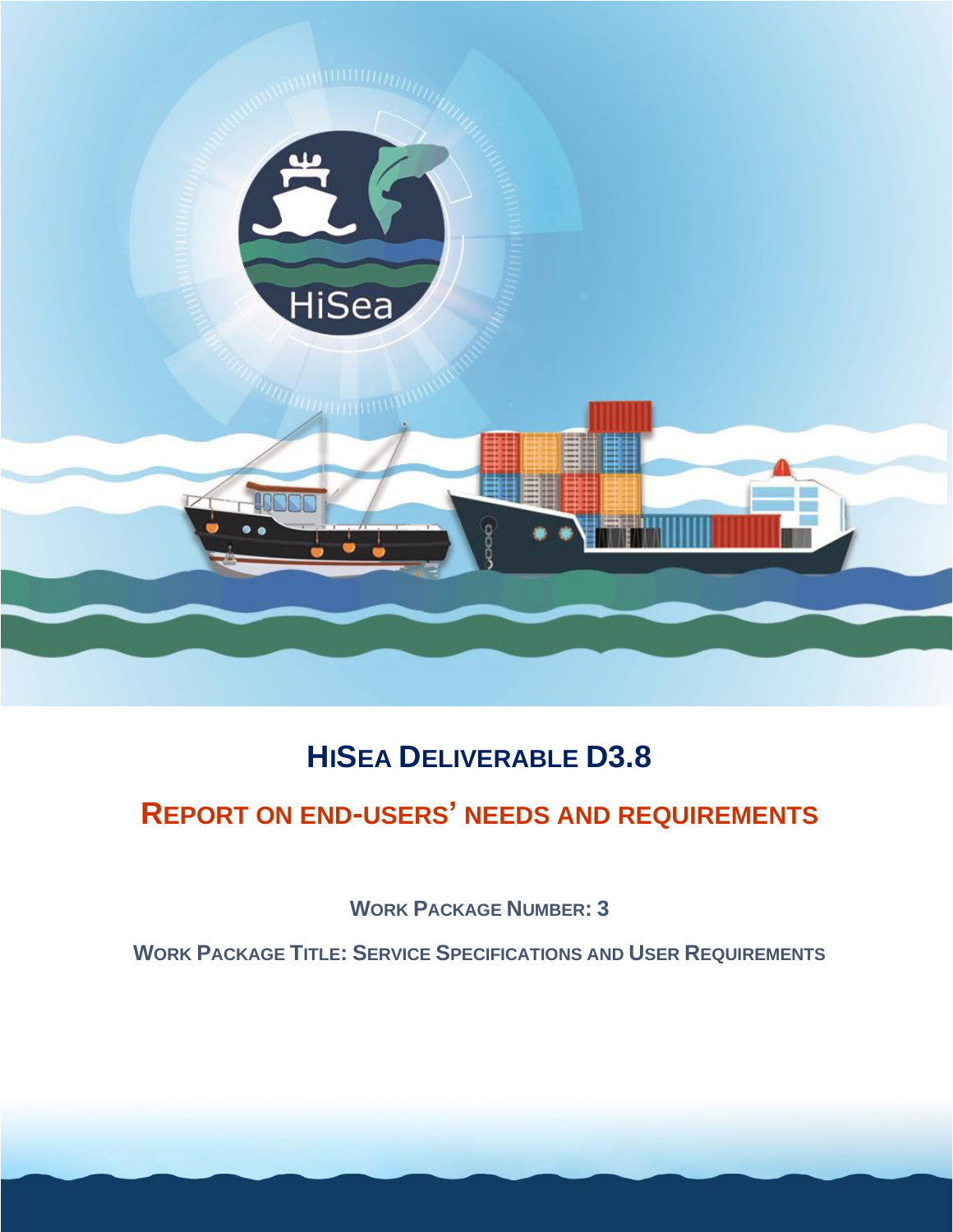

| <b>HISea Project Information</b>          |                                                                                           |
|-------------------------------------------|-------------------------------------------------------------------------------------------|
| <b>Project full title</b>                 | High Resolution Copernicus-Based Information Services at Sea for Ports<br>and Aquaculture |
| <b>Project acronym</b>                    | HiSea                                                                                     |
| <b>Grant agreement number</b>             | 821934                                                                                    |
| <b>Project coordinator</b>                | Dr. Ghada El Serafy                                                                       |
| <b>Project start date and</b><br>duration | $1st$ January, 2019, 30 months                                                            |
| <b>Project website</b>                    | https://hiseaproject.com/                                                                 |

| <b>Deliverable Information</b> |                                                                                                                                                                                                                                                                                                                                                                                     |  |
|--------------------------------|-------------------------------------------------------------------------------------------------------------------------------------------------------------------------------------------------------------------------------------------------------------------------------------------------------------------------------------------------------------------------------------|--|
| Work package number            | WP3                                                                                                                                                                                                                                                                                                                                                                                 |  |
| Work package title             | Service Specification and User's Requirements                                                                                                                                                                                                                                                                                                                                       |  |
| Deliverable number             | $D3.8 - D16$                                                                                                                                                                                                                                                                                                                                                                        |  |
| Deliverable title              | Report on end users' needs and requirement                                                                                                                                                                                                                                                                                                                                          |  |
| <b>Description</b>             | Partners will extensively map end-users' activities, interests, data and<br>information. Different users and stakeholders with interests and business<br>in the addressed target groups will be contacted and informed on the<br>service capacities and potential benefits for their activity. Link to WP2.<br>There will be two deliverables in total. This will be the first one. |  |
| <b>Lead beneficiary</b>        | ARGANS-FR                                                                                                                                                                                                                                                                                                                                                                           |  |
| Lead Author(s)                 | Philippe Bryère, Antoine Mangin                                                                                                                                                                                                                                                                                                                                                     |  |
| Contributor(s)                 | <b>VPORT, Selonda, Deltares</b>                                                                                                                                                                                                                                                                                                                                                     |  |
| <b>Revision number</b>         | V <sub>0.5</sub>                                                                                                                                                                                                                                                                                                                                                                    |  |

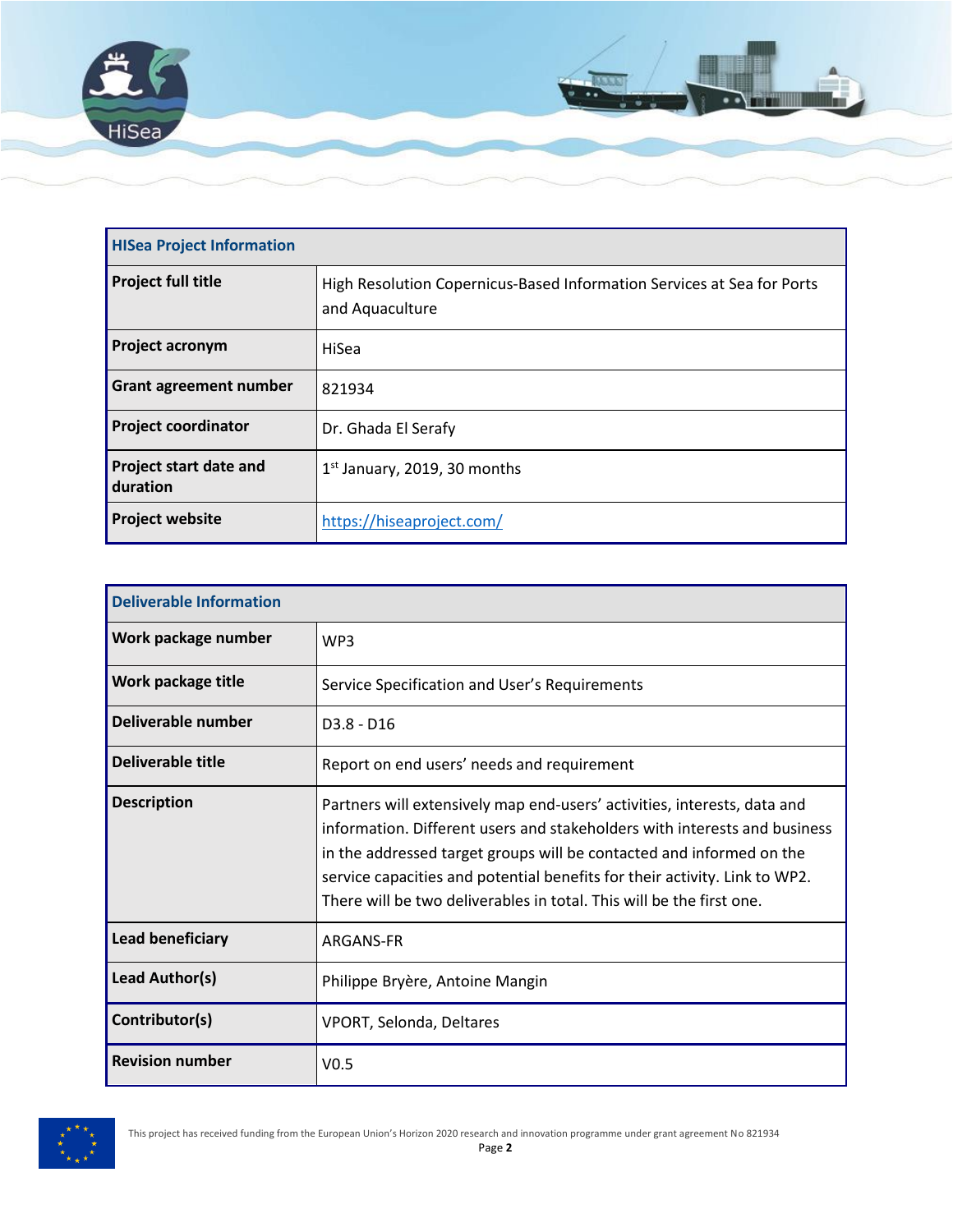

| <b>Revision Date</b>                                                                                                                                                                                                           | 10/01/2019 |
|--------------------------------------------------------------------------------------------------------------------------------------------------------------------------------------------------------------------------------|------------|
| Status (Final (F), Draft (D),<br><b>Revised Draft (RV))</b>                                                                                                                                                                    | F          |
| <b>Dissemination level (Public</b><br>(PU), Restricted to other<br>program participants (PP),<br>Restricted to a group<br>specified by the consortium<br>$\sqrt{(RE)}$ , Confidential for<br>consortium members only<br>  (CO) | PP         |

| <b>Document History</b> |             |                                |                      |
|-------------------------|-------------|--------------------------------|----------------------|
| <b>Revision</b>         | <b>Date</b> | <b>Modification</b>            | <b>Author</b>        |
| 0.1                     | 17/12/2019  | <b>First Draft</b>             | P. Bryère            |
| 0.2                     | 18/01/2020  | Revision                       | A. Mangin            |
| 0.3                     | 20/12/2019  | Inputs from VPORTS             | M. Tanner            |
| 0.4                     | 15/01/2020  | <b>Revision and Conclusion</b> | P. Bryère, A. Mangin |
| 0.5                     | 20/01/2020  | <b>Final Revision</b>          | A. Spinosa           |
| 0.6                     | 20/01/2020  | <b>Final Revision</b>          | S. Gaytan            |

| <b>Approvals</b>  |                  |                 |             |                      |
|-------------------|------------------|-----------------|-------------|----------------------|
|                   | <b>Name</b>      | Organisation    | <b>Date</b> | Signature (initials) |
| Coordinator       | Ghada El Serafy  | <b>Deltares</b> | 31/1/2020   | <b>GES</b>           |
| <b>WP Leaders</b> | Phillippe Bryère | ARGANS-FR       | 31/1/2020   | PB                   |

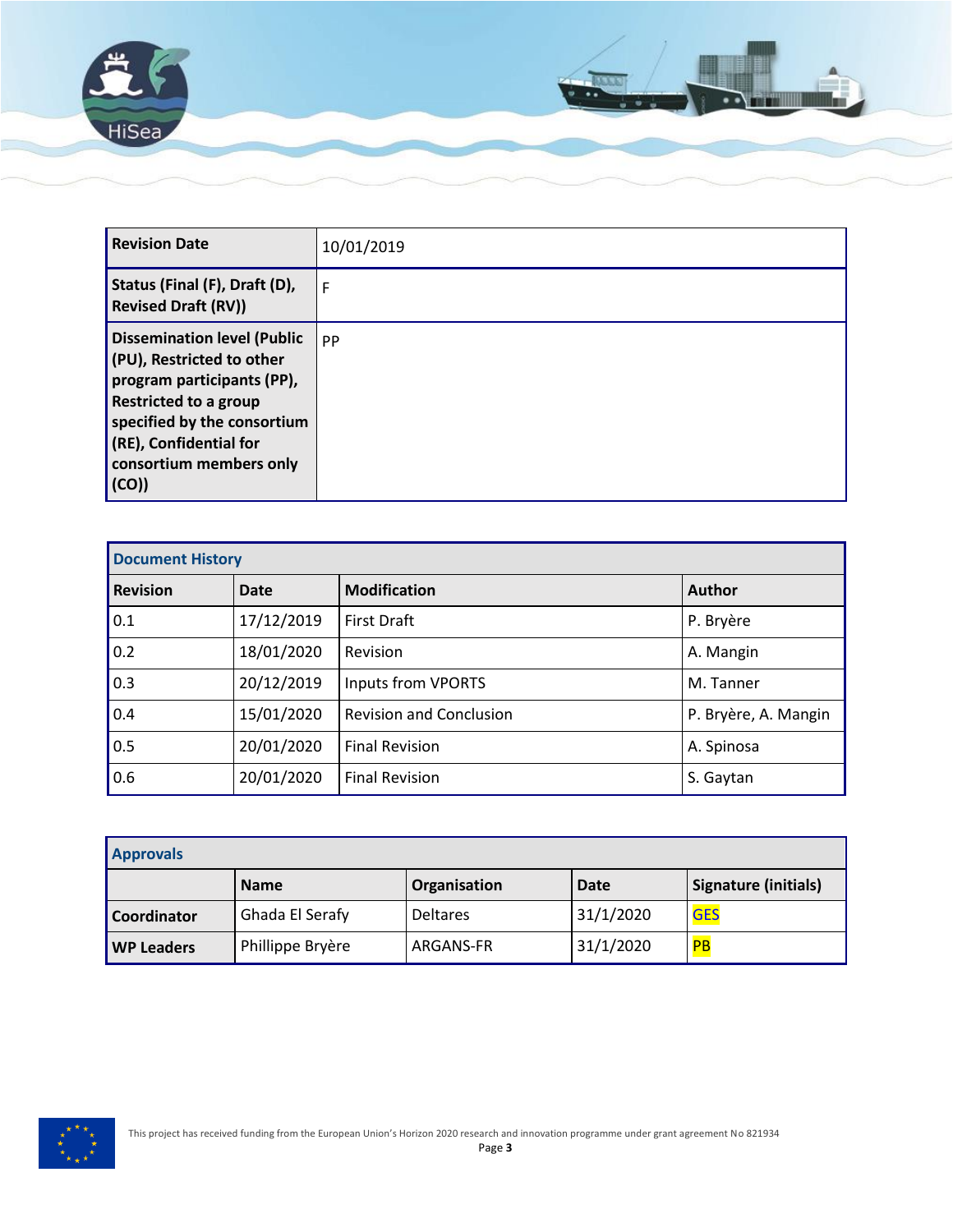

## Table of contents

| ı.  |             |                                                                                 |
|-----|-------------|---------------------------------------------------------------------------------|
| П.  |             |                                                                                 |
|     | 1.          |                                                                                 |
|     | a           |                                                                                 |
|     | b           |                                                                                 |
|     | 2.          | Products that could be provided by models and remote sensing for Ports 12       |
| 3.  |             |                                                                                 |
| 4.  |             |                                                                                 |
| Ш.  |             |                                                                                 |
|     | 1.          |                                                                                 |
|     | a           |                                                                                 |
|     | $\mathsf b$ |                                                                                 |
| 2.  |             | Products that could be provided by models and remote sensing for Aquaculture 19 |
| 3.  |             |                                                                                 |
| 4.  |             |                                                                                 |
| IV. |             |                                                                                 |

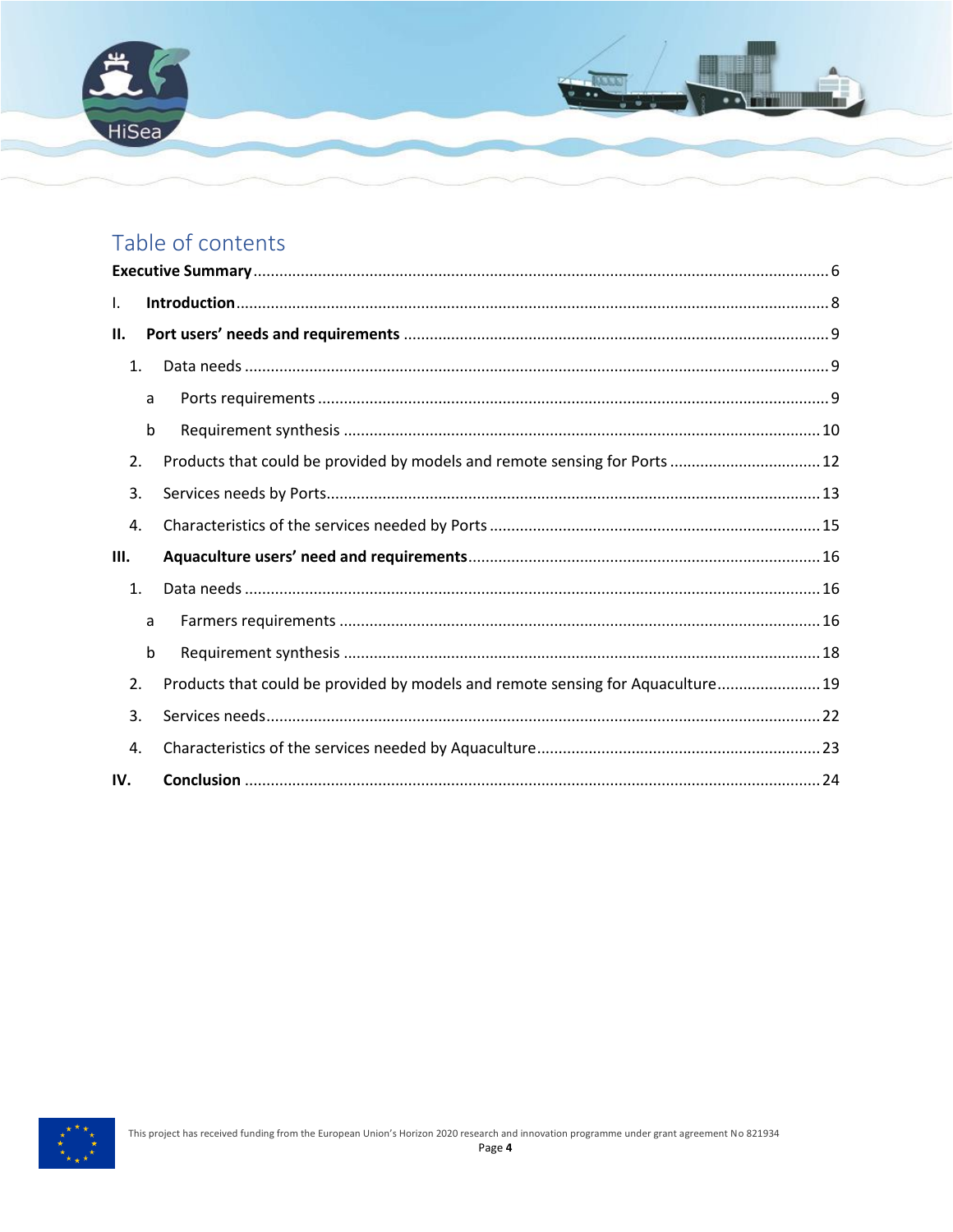

### List of Tables

| Table 5: Environmental parameters needed by different types of aquaculture farming16 |  |
|--------------------------------------------------------------------------------------|--|
|                                                                                      |  |
|                                                                                      |  |
|                                                                                      |  |

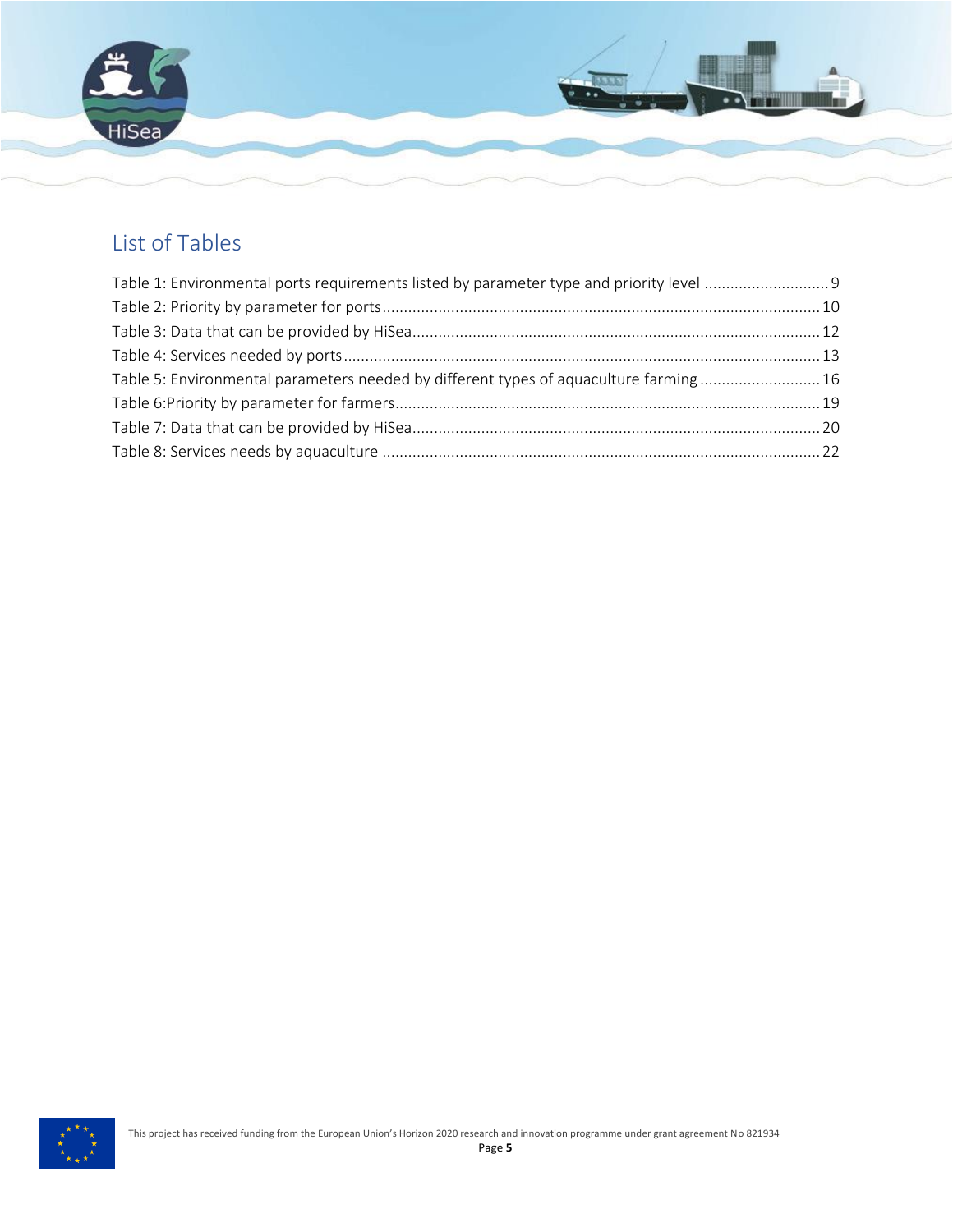

### <span id="page-5-0"></span>**Executive Summary**

The main objective of this deliverable is to extensively map end users' activities and interests with a focus on their specific data and information needs. Different users and stakeholders from HiSea's target groups: port and aquaculture sectors, have been contacted and informed about the HiSea service capacities and the potential benefits HiSea can bring to their activities and businesses. Particularly, for the port activities, members of the Stakeholders Advisory Board (SAB), established as part of Task 2.1: "Establish partnerships with end users (Stakeholder Advisory Board) and identify key questions of interest" has been consulted. This is an external high-level group of experts of industry representatives and other stakeholders who are potential users of the future HiSea services. Their role is to collaborate with the HiSea project team to help design and fine tune the services using their experience to provide suggestions and feedback. Moreover, as potential users of the future HiSea services, SAB members are interested in cooperation with the project activities (additional information is detailed in D2.1: Report on the Users Feedback, which is the initial analysis of user requirements, summarize the output of two HiSea Users' Workshops held for the purpose of extensively mapping both port and aquaculture-user's activities, interests, data and information needs).

The SAB for ports is composed of four Port Authorities:

- Port Authority of Valencia (Spain);
- Port Authority of Melilla (Spain);
- Port Authority of Piraeus (Greece);
- Port Authority of Ravenna (Italy).

Results of the extensive mapping showed that the main requirement of the Port Authorities isto have water quality information both at the surface and through the water column. This improved level of control and monitoring is possible through continuous observations. Forecast of water quality and weather conditions as well as identification of oil spills movements, therefore the provision of early warning systems, are also an important need for the users

For aquaculture users' needs and requirements, Selonda, a member of the HiSea consortium and one of the potential users of the HiSea services, has been consulted. Selonda provided suggestions and feedback based on their experience. Furthermore, aquaculture needs and requirements have been integrated by Argans-FR using their experience acquired in previous projects employing Earth Observation (remote sensing and model outputs) for aquaculture support (Smart-Innovator, SAFI-H2020, IMPAQT-H2020, Neptune, etc.).

The main aquaculture requirements are to have an "Area control and monitoring" of the water quality on and around the farms both at the surface and the water column which can be obtained through continuous

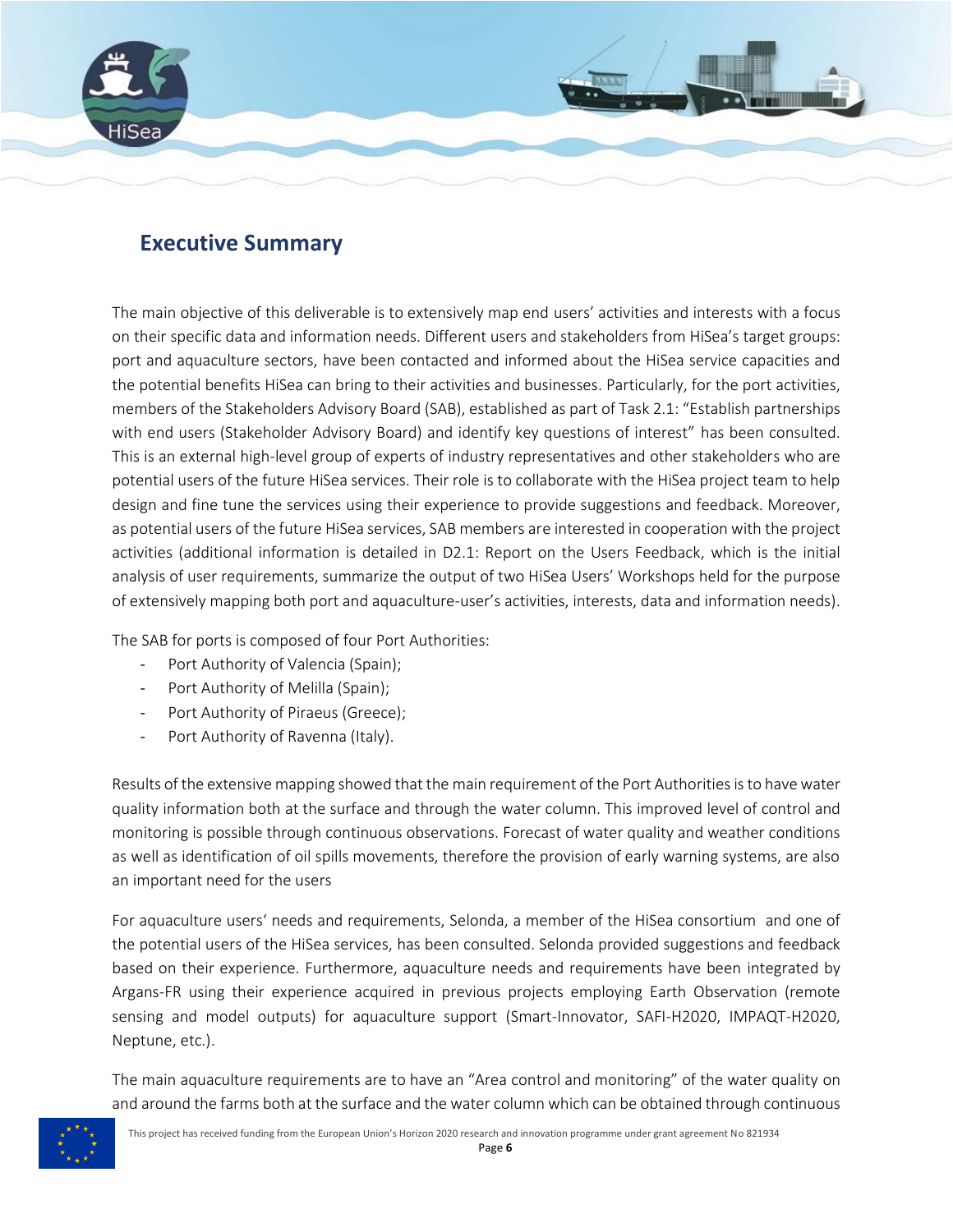

observations at high spatial resolution. Aquaculture professionals need alarms for abnormal water quality detection and bad weather conditions. Similar to the requirements of the ports, forecasting of water quality and weather conditions are very important to mitigate risks and prevent losses in aquaculture.

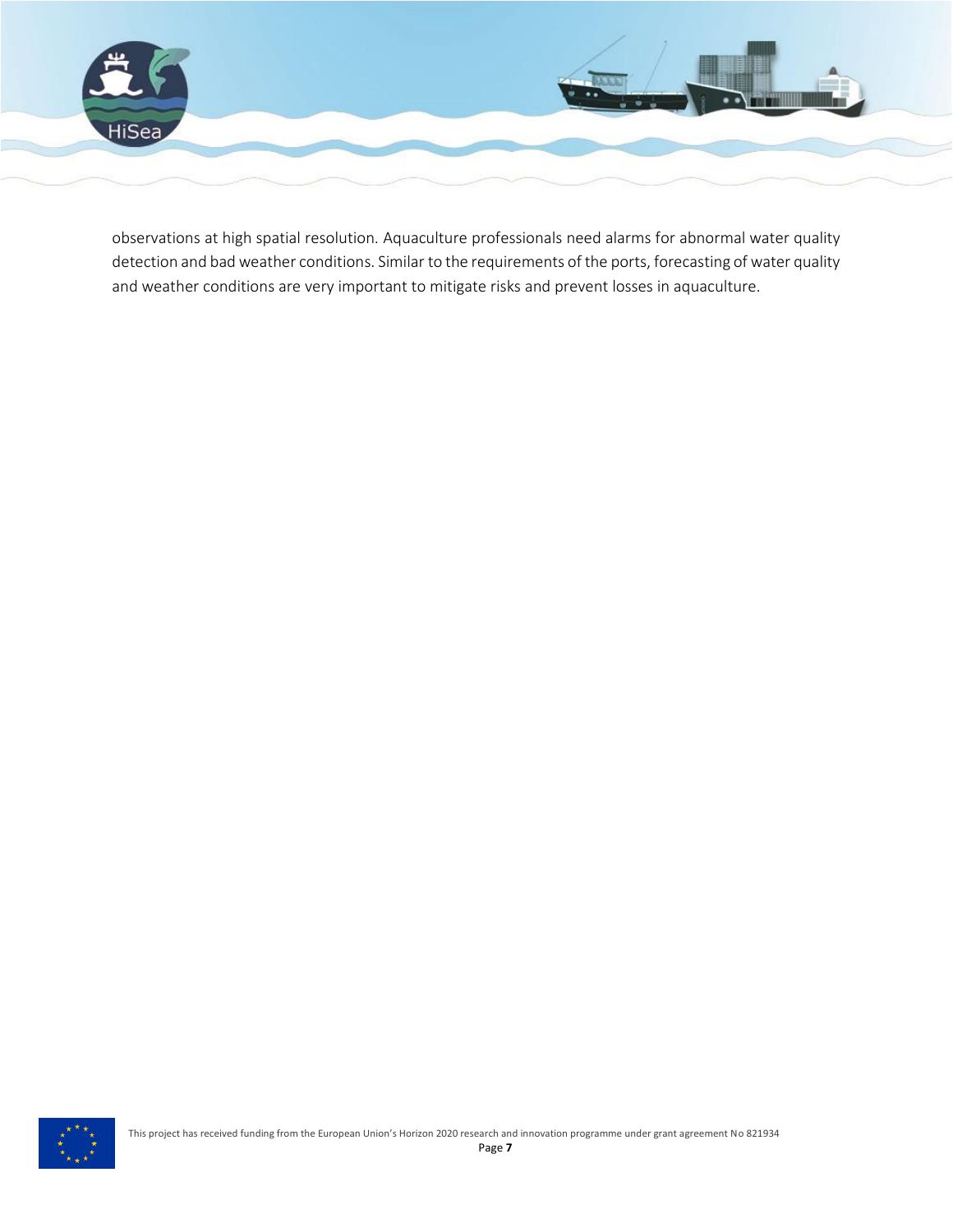

### <span id="page-7-0"></span>I. **Introduction**

This document presents the end-users' needs and requirements for HiSea data-based services in the areas of ports management and aquaculture activities. Stakeholder partners lead the Stakeholder Advisory Board (SAB) for their sectors, where Valencia Ports Authority represents the ports sector and the Selonda company represents the aquaculture sector. The SAB for ports is composed of four members (Port Authority of Valencia (Spain), Port Authority of Melilla (Spain), Port Authority of Piraeus (Greece) and Port Authority of Ravenna (Italy)). For aquaculture Selonda is the end user and serves as the SAB to guide development for this sector.

Two end-users meetings were held by the HiSea project: the Port Authority of Valencia held the first meeting on the 10<sup>th</sup> and 11<sup>th</sup> of June 2019 for ports, and Selonda hosted the second meeting, focused on aquaculture, at the Selonda headquarters in Athens on the 27 and 28<sup>th</sup> of June 2019. During those meetings, users' needs and requirements were discussed and a first document was written to describe the first analysis of the information acquired (Deliverable 2.1: Report on the Users Feedback).

The information obtained during those meetings was used to extensively map the requirements that would add value to their sector, and is presented as Deliverable 3.8: Report on end users' needs and requirements. For aquaculture the information is completed by feedback obtained from other farmers in the frame of international projects lead by Argans-FR or in which Argans-FR was a partner for Earth Observation in support of aquaculture.

The stakeholder requirements are listed and classified according to priority (high, medium and low priority). The analysis of the results leads to prototypes of services needed by end users, that will be put in place in the framework of use cases. The parameters and services that can be provided by HiSea are also presented to fulfil the expectations of the end users.

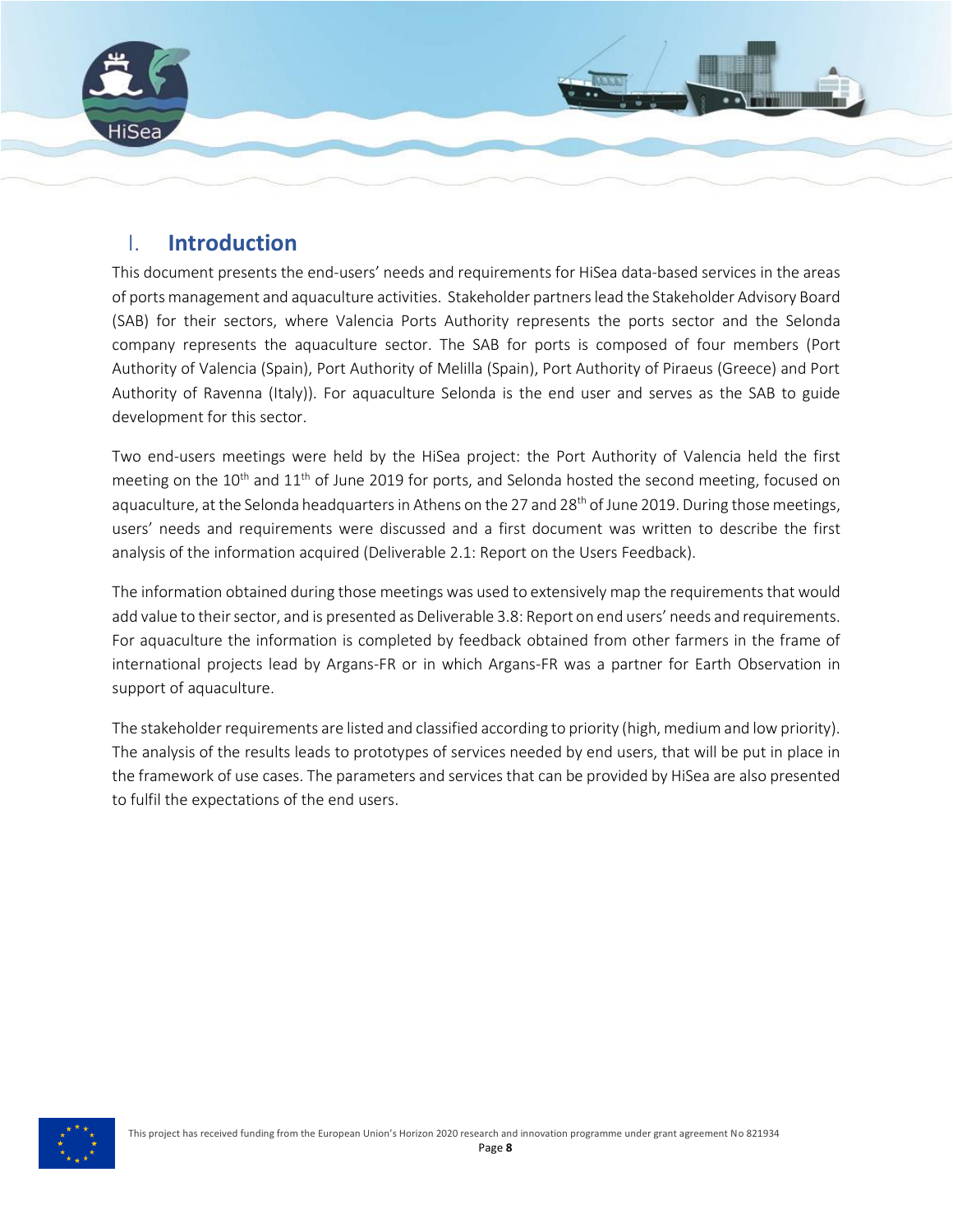

### <span id="page-8-1"></span><span id="page-8-0"></span>**II. Port users' needs and requirements**

#### 1. Data needs

This chapter presents the "environmental" parameters identified together with the SAB members who cooperated by sharing their experience and providing valuable feedback.

#### a Ports requirements

<span id="page-8-2"></span>Attending user interests and SAB feedback, and based on the expectation of each port, the environmental ports requirements are classified into three levels:

- *Critical* Desirable means that it is a requirement having high impact on daily port activities;
- *Desirable* indicates a requirement which would be helpful nice to fulfil; lastly,
- *Low* indicates that such requirement might be useful (based on our expertise) but it has not been explicitly expressed.

| <b>Parameters</b>             | Priority | <b>Port Location</b>       |
|-------------------------------|----------|----------------------------|
| Physics                       |          |                            |
| Temperature                   | Critical | Valencia, Melilla          |
| Oxygen                        | Critical | Valencia, Melilla          |
| pH                            | Low      | Valencia, Melilla          |
| Salinity                      | Low      | Valencia, Melilla          |
| <b>Biology</b>                |          |                            |
| Turbidity (SPM)               | Critical | Valencia, Melilla          |
| Chlorophyll-a (phytoplankton) | Critical | Valencia, Melilla          |
| Meteo-oceanographic           |          |                            |
| Water current                 | Critical | Valencia, Melilla, Ravenna |

<span id="page-8-3"></span>*Table 1: Environmental ports requirements listed by parameter type and priority level for each port*

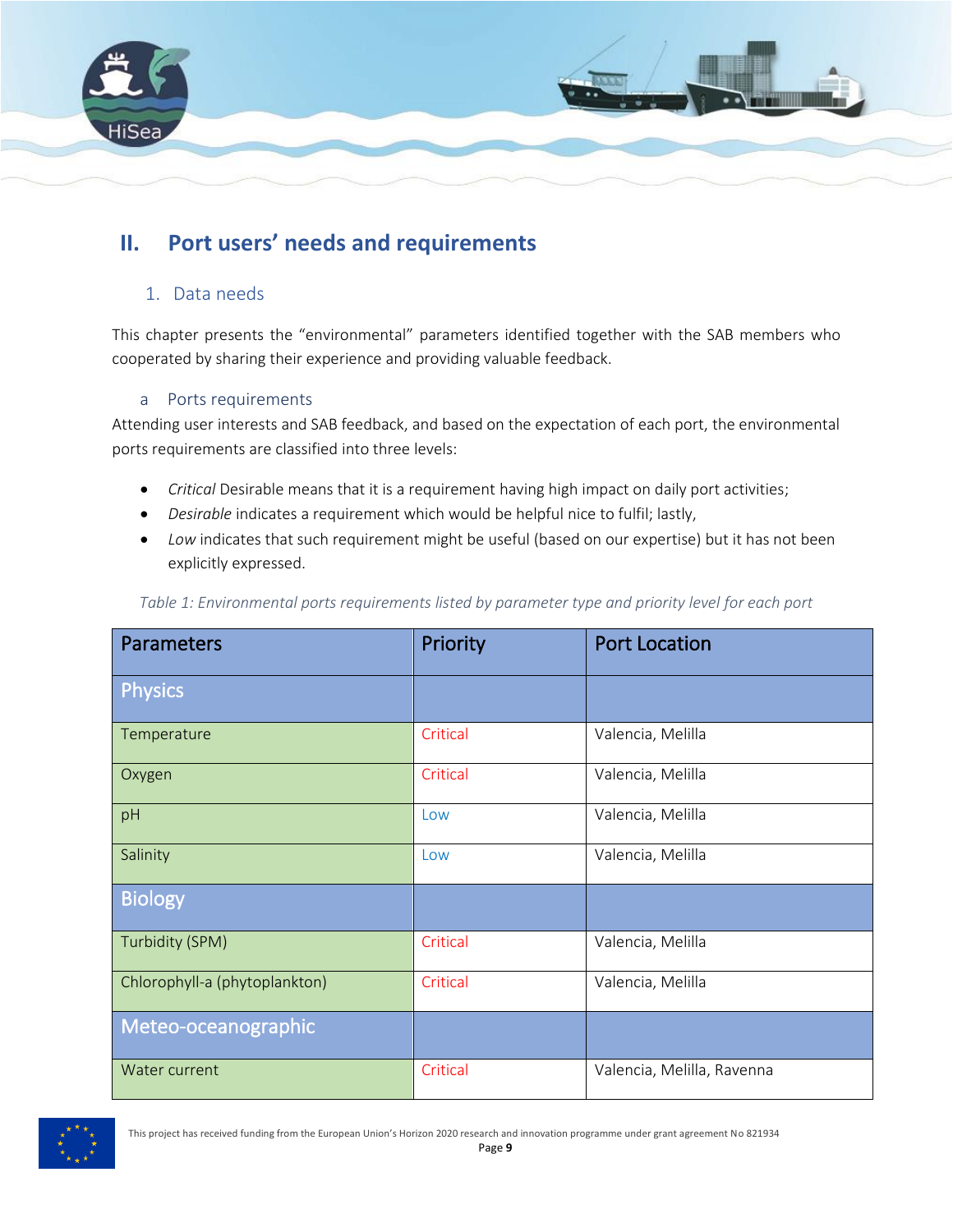

| Wave                                     | Critical  | Valencia, Melilla          |
|------------------------------------------|-----------|----------------------------|
| Rainfall                                 | Low       | Valencia, Melilla, Ravenna |
| Air information (pressure, T°, humidity) | Low       | Valencia, Melilla, Ravenna |
| Chemistry                                |           |                            |
| Nitrate                                  | Desirable | Valencia, Melilla          |
| Ammonium                                 | Desirable | Valencia, Melilla          |
| Phosphate                                | Desirable | Valencia, Melilla          |
| <b>Others</b>                            |           |                            |
| Oil spill                                | Critical  | Valencia, Melilla          |
| Floating debris                          | Desirable | Valencia, Melilla, Ravenna |
| Bathymetry                               | Desirable | Valencia                   |

#### b Requirement synthesis

<span id="page-9-0"></span>The analysis of table 1 shows that the priority is focused on water quality parameter, meteo-oceanographic data, and pollution monitoring. In case of ports, meteo-oceanographic variables (waves, currents) that drive water quality status represents relevant information for increasing the operations efficiency and for improving safety. Moreover, water quality information facilitate compliance with regulation.

The following table details and prioritises the parameters needed by ports.

|  |  |  | Table 2: Priority by parameter for ports |
|--|--|--|------------------------------------------|
|--|--|--|------------------------------------------|

<span id="page-9-1"></span>

| <b>Parameters</b> | Priority    | <b>Comments</b>   |
|-------------------|-------------|-------------------|
| Temperature       | High        | All               |
| Oxygen            | <b>High</b> | Valencia, Melilla |
| Turbidity         | <b>High</b> | Valencia, Melilla |

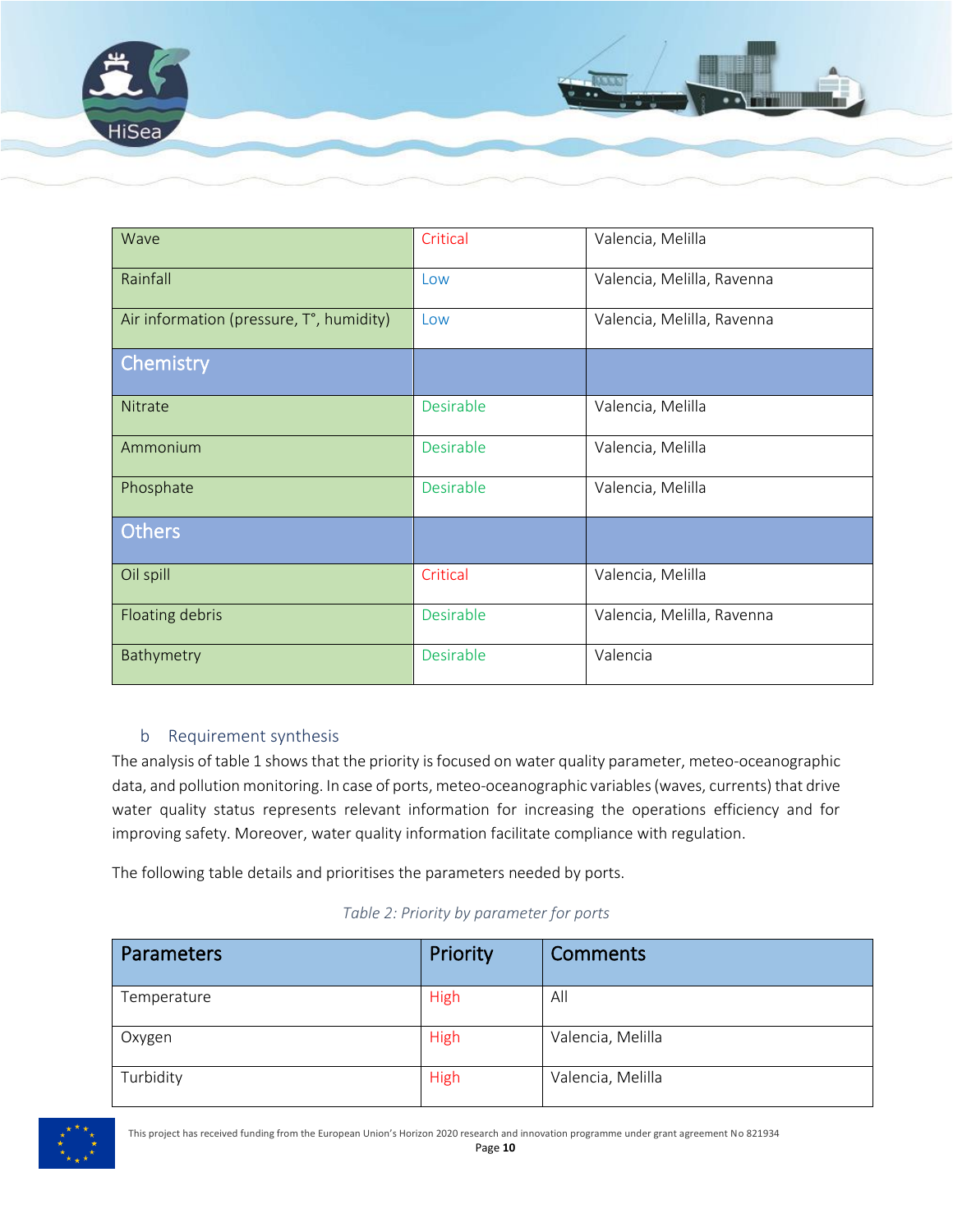

| Chlorophyll-a                        | High   | Valencia, Melilla |
|--------------------------------------|--------|-------------------|
| Water currents                       | High   | All               |
| Wave                                 | High   | All               |
| Wind                                 | High   | All               |
| Pollution (oil)                      | High   | Valencia, Melilla |
| Floating debris                      | Medium | All               |
| Nutrients (Ammonium, N, P)           | Medium | Valencia, Melilla |
| pH                                   | Low    | Valencia, Melilla |
| Salinity                             | Low    | Valencia, Melilla |
| Air information (pressure, T°, etc.) | Low    | All               |

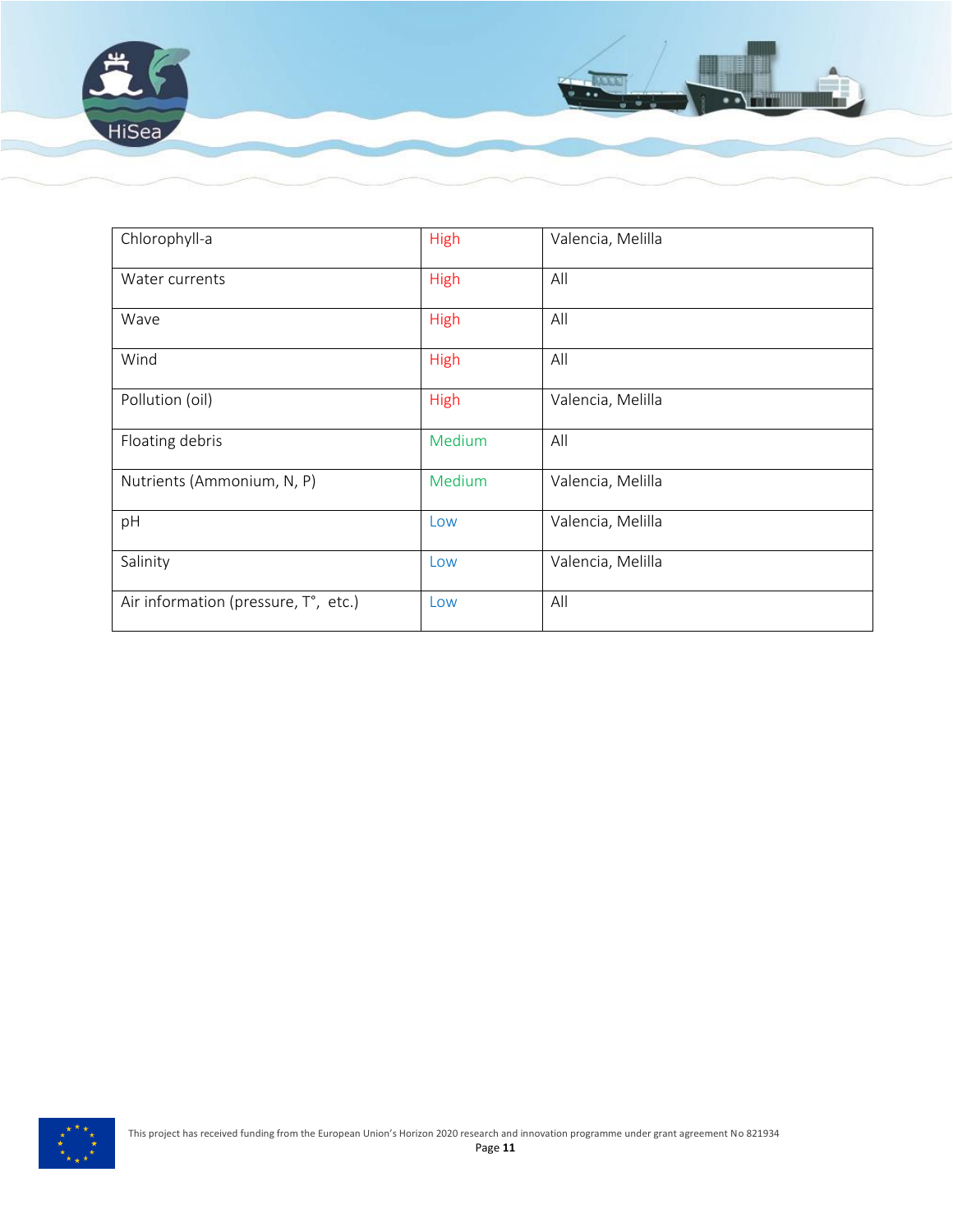

### <span id="page-11-0"></span>2. Products that could be provided by models and remote sensing for Ports

<span id="page-11-1"></span>This chapter presents the parameters required by users that could be provided by models and remote sensing.

| <b>Parameters</b>    | <b>Products Sources</b>                                                  |
|----------------------|--------------------------------------------------------------------------|
| Temperature          | CMEMS model outputs                                                      |
|                      | Remote Sensing Observation                                               |
|                      | Local Model                                                              |
| Oxygen               | CMEMS model outputs                                                      |
|                      | Local Model                                                              |
| Turbidity            | CMEMS model outputs                                                      |
|                      | Remote Sensing Observation                                               |
|                      | Local Model                                                              |
| Chlorophyll-a        | CMEMS model outputs                                                      |
|                      | Remote Sensing Observation                                               |
|                      | Local Model                                                              |
| <b>Water Current</b> | CMEMS model outputs                                                      |
|                      | Local Model for a higher resolution                                      |
| Wave                 | CMEMS model outputs                                                      |
|                      | Local Model for a higher resolution                                      |
| Wind                 | Remote Sensing Observation (ASCAT)                                       |
|                      | Local Model or observation from local station for a<br>higher resolution |

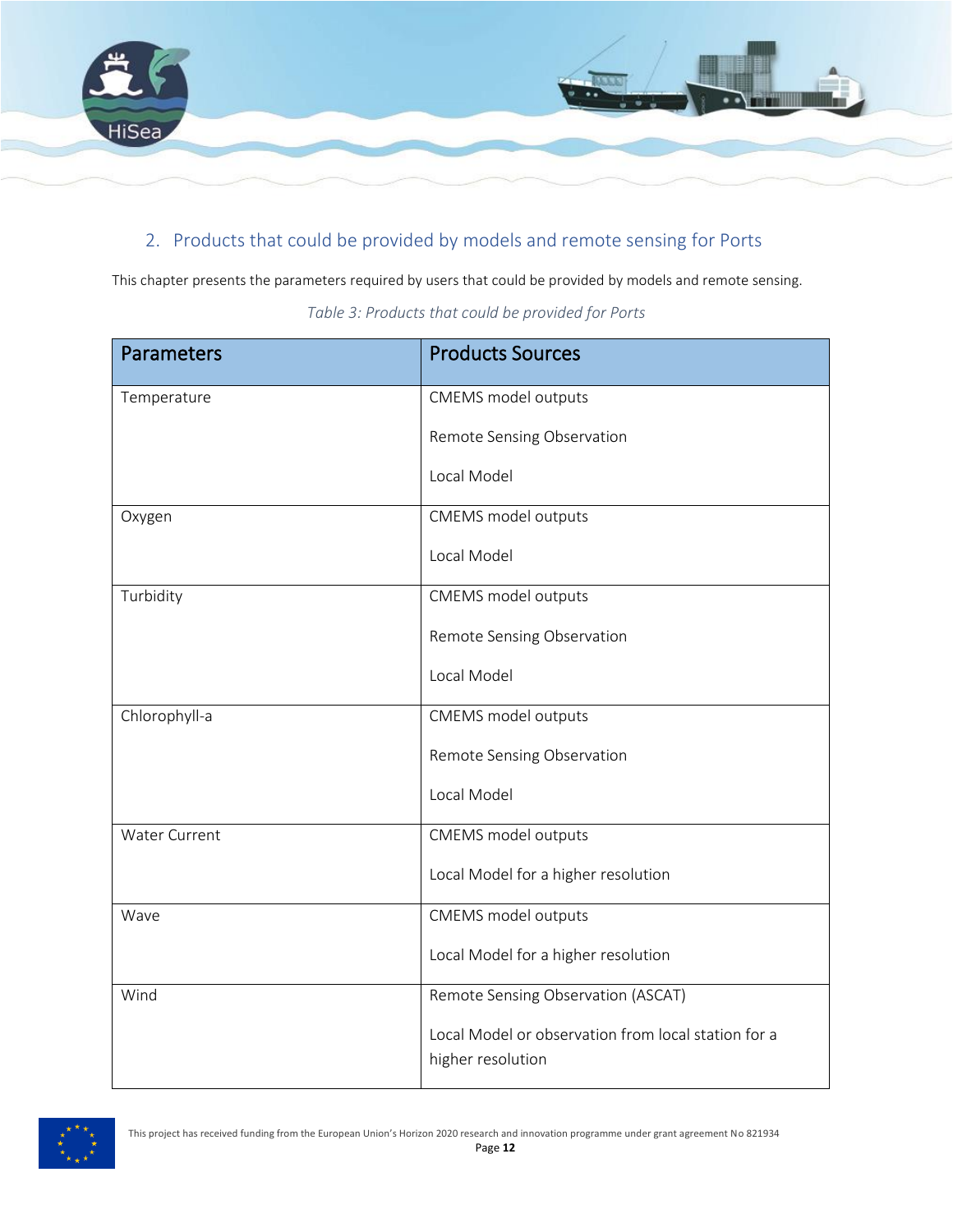

| Oil Spill                  | Remote Sensing Observation (Radar)        |
|----------------------------|-------------------------------------------|
|                            | Local Model for Spill derivation forecast |
|                            |                                           |
| Floating debris            | Remote Sensing Observation (Radar)        |
|                            | Local Model for derivation                |
| Nutrients (Ammonium, N, P) | CMEMS model output                        |
|                            | Local Model                               |
|                            |                                           |
| pH                         | CMEMS model output                        |
|                            | Local model                               |
| Salinity                   | CMEMS model output                        |
|                            | Local model for a higher resolution       |

### <span id="page-12-0"></span>3. Services needs by Ports

This chapter presents the specific types of services needed by ports, as

To keep the traceability of the user requirements based on a first analysis of the Deliverable 2.1, users' requirements have been translated first into technical requirements and later into service requirements (more information is detailed in Deliverable 3.6: Report on technical requirements for the service platform). Hereafter, the extracted 9 services are reported.

*Table 4: Services needed by ports*

<span id="page-12-1"></span>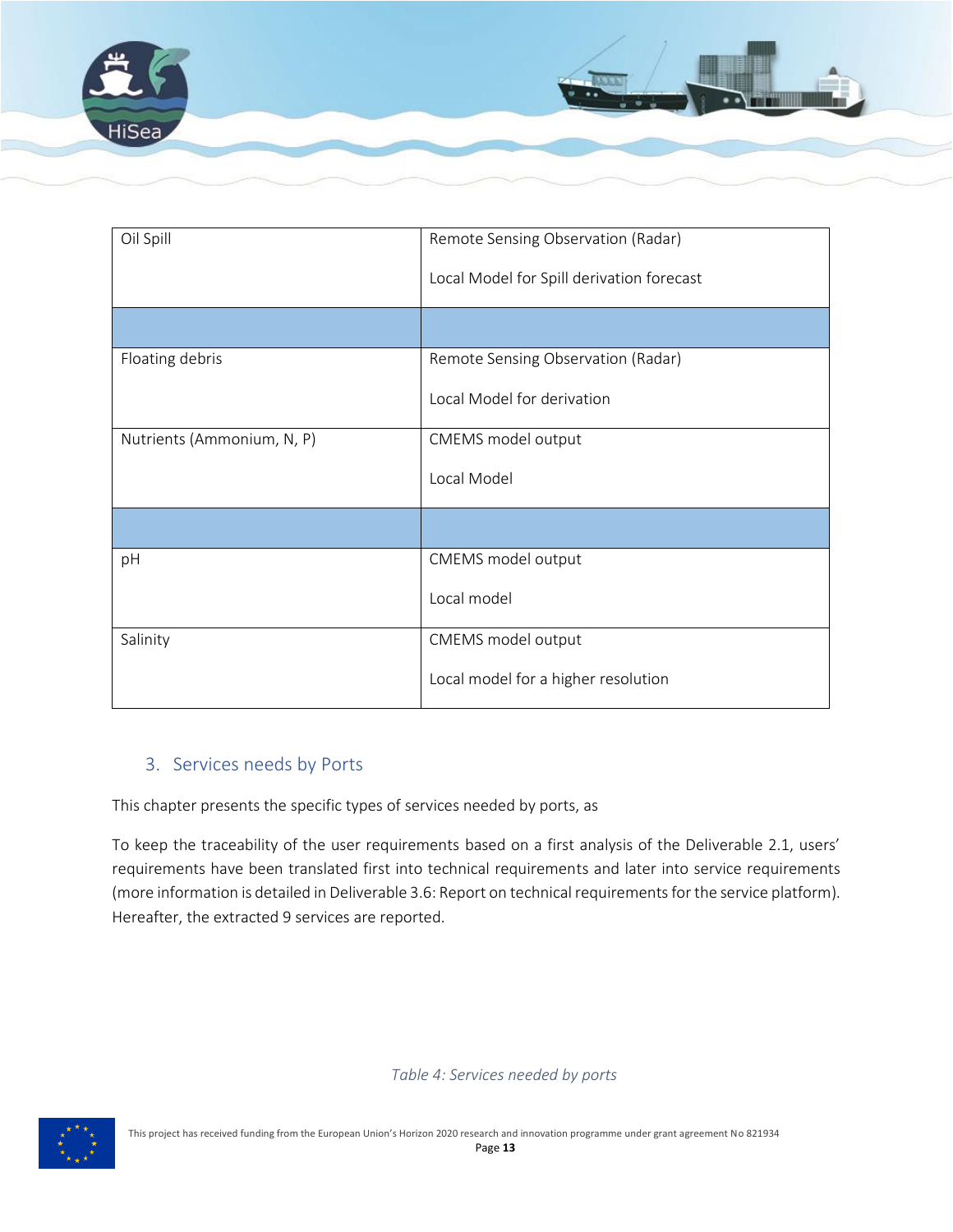

| Service ID | <b>Service Definitions</b>                                                                                                                                                                                                                                                                                                                                                | <b>Priority</b> |
|------------|---------------------------------------------------------------------------------------------------------------------------------------------------------------------------------------------------------------------------------------------------------------------------------------------------------------------------------------------------------------------------|-----------------|
| S001       | Water and Weather Analytics Service<br>A service to monitor the environmental measurements<br>(chemical, biological and physical) for water quality and<br>allows to set periodical measurements.<br>Phytoplankton (Chlorophyll-a)<br>$\bullet$<br>Oxygen<br>Temperature<br>Turbidity [Suspended sediments]<br>Currents<br>Waves<br>Weather data (wind, rainfall, air t°) | High            |
|            | Nutrients (Ammonium, Phosphorous and<br>٠<br>Nitrogen)<br>Chemicals<br>Etc.                                                                                                                                                                                                                                                                                               | Medium          |
| S002       | Water and Weather Forecast Service (Same as Analytics)<br>A service to forecast the environmental variables<br>(chemical, biological and physical) for water quality and<br>also triggers alarms for quality losses.<br>Phytoplankton (Chlorophyll-a)<br>Oxygen<br>Temperature<br>Turbidity [Suspended sediments]<br>Currents<br>Waves<br>Weather data                    | High            |
|            | Nutrients (Ammonium, Phosphorous and<br>$\bullet$<br>Nitrogen)<br>Chemicals                                                                                                                                                                                                                                                                                               | Medium          |

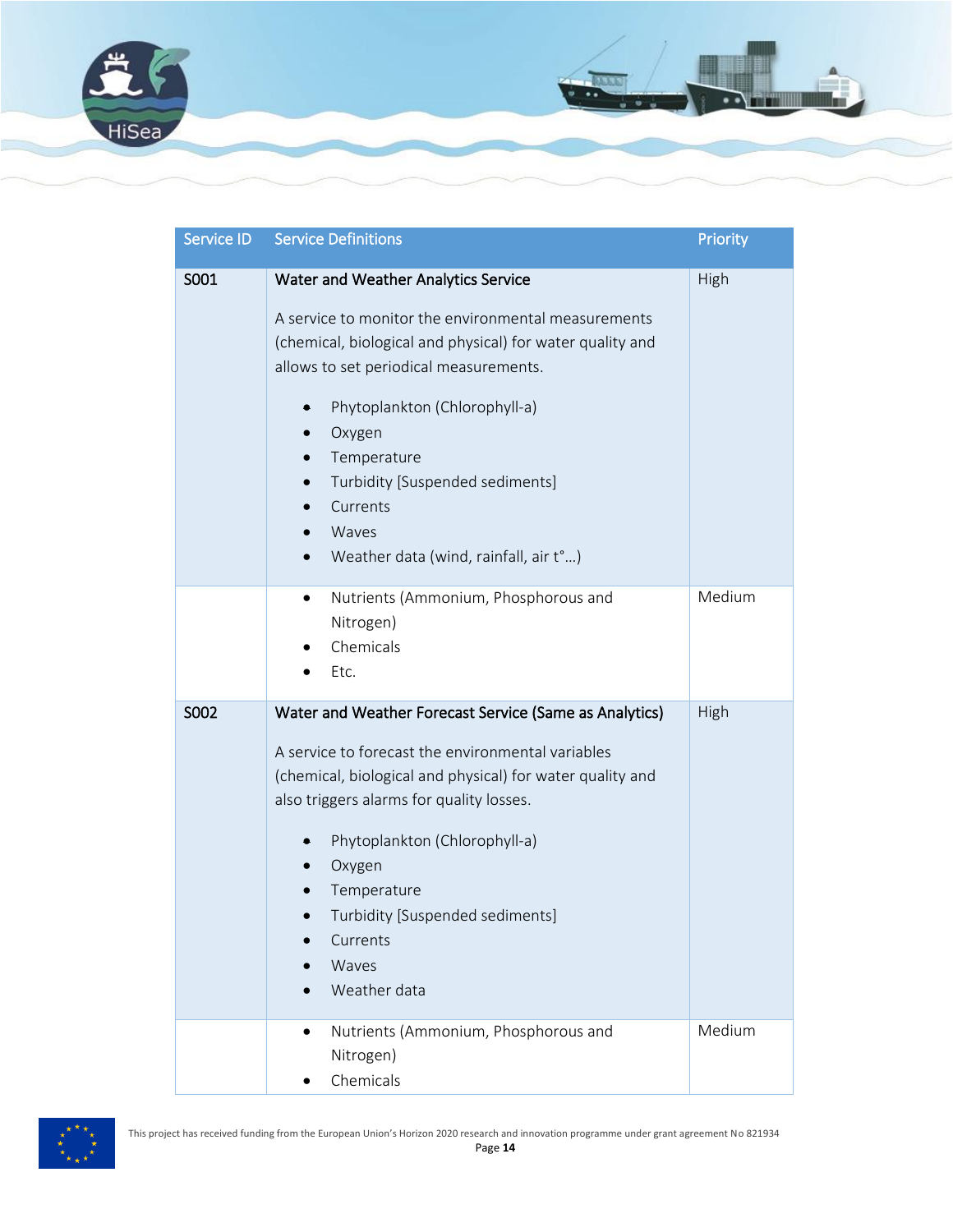

|      | Etc                                                                                                                                                                                                                                                                                                                                                                                                                                   |      |
|------|---------------------------------------------------------------------------------------------------------------------------------------------------------------------------------------------------------------------------------------------------------------------------------------------------------------------------------------------------------------------------------------------------------------------------------------|------|
| S003 | Oil and debris Analytics Service<br>A service that analyses the surface of the water, including<br>a location detector and a forecast based on weather and<br>current conditions<br>Detect waste on the surface of the water and<br>present it visually on a map<br>Detect dangerous flotsam or other pollutants<br>Identify and locate oil spills at night<br>Management tools for spill/debris trajectory<br>$\bullet$<br>modelling | High |
| S004 | Morphology Service<br>A service to detect underwater sediments (high priority)<br>and bathymetry (medium priority).                                                                                                                                                                                                                                                                                                                   | High |
| S005 | <b>Harmful Location Service</b><br>A service to warn users about environmentally harmful<br>locations (Backtracking)                                                                                                                                                                                                                                                                                                                  | high |

### <span id="page-14-0"></span>4. Characteristics of the services needed by Ports

Based on a first detailed analysis of ports' needs, this chapter presents the characteristics of the users' specified services that could be provided by HiSea. Those have been validated by SAB members and will be refined during the next steps of the project. Attending user interests and specific needs, the first phase of HiSea service development and design, consider the possibility of providing water quality information to facilitate compliance with regulation and ensure continuous measurements of environmental parameters, both on the surface and in the water column. A need of early warning system for abnormal water quality parameters and weather conditions (waves, wind) has also been identified as critical from many ports and therefore will be provided as one of the HiSea services. In order to do develop an early warning system, high resolution water quality models will be set up to forecast water quality parameters, waves conditions, and in case of necessity to foresee oil spill movements.

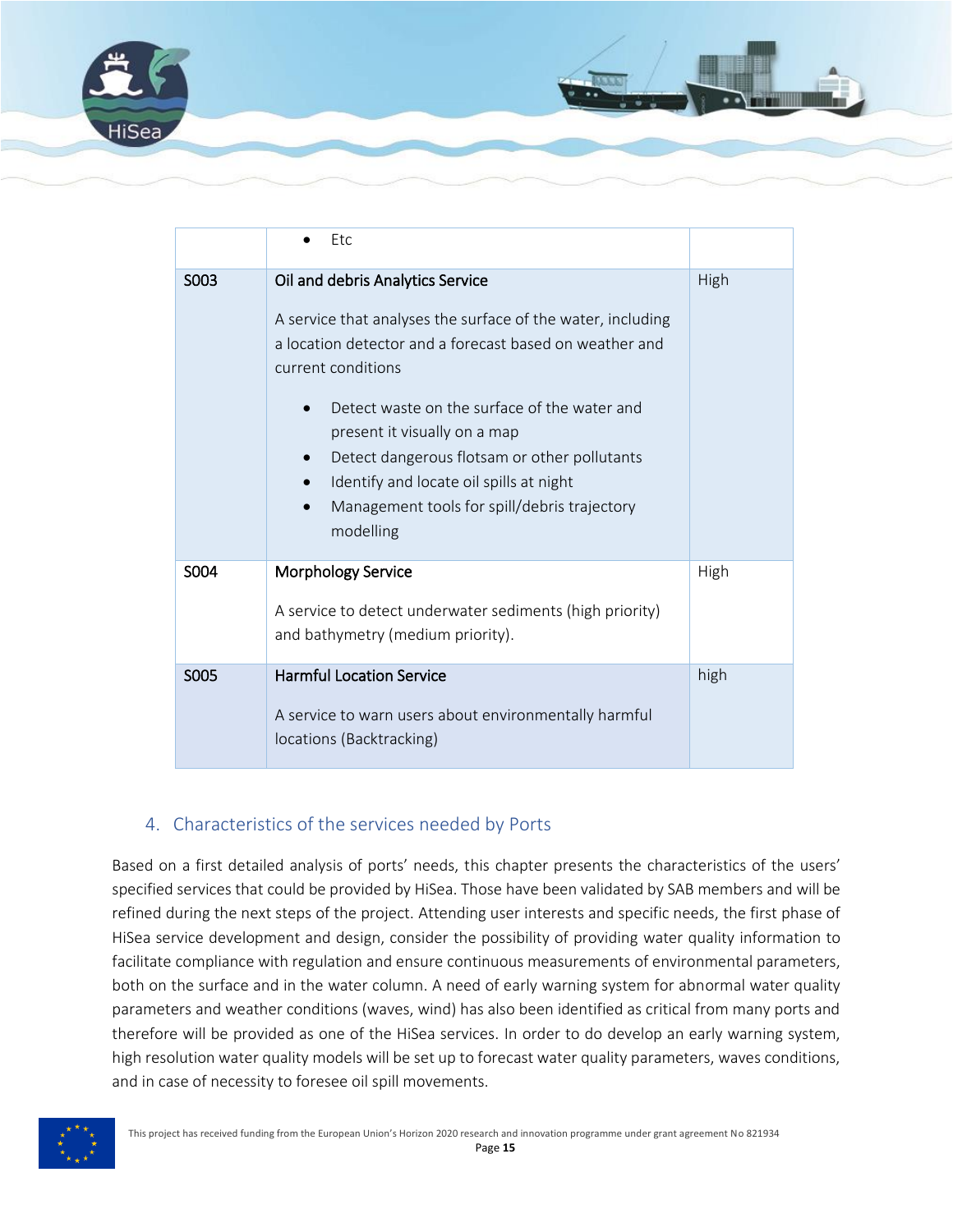

### <span id="page-15-1"></span><span id="page-15-0"></span>**III. Aquaculture users' need and requirements**

### 1. Data needs

This chapter presents the environmental parameters needed for different types of aquaculture. Argans-FR has summarised information provided by Selonda (the end users of the project for aquaculture), and included information acquired in several projects on the subject of using Earth Observation for aquaculture support (Smart-Innovator, SAFI-H2020, IMPAQT-H2020, etc.).

#### a Farmers requirements

<span id="page-15-2"></span>The results presented in the following table are based on needs expressed by farmers from France, Ireland, Scotland, The Netherland, Turkey, Greece, Italy, Morocco and China.

The species farmed are very different, and therefore are divided into the following categories:

- *Seaweed*: *Alaria esculenta, Ulva rigida, Saccharina latissima*, *Alaria esculenta* (*Laminaria hyperborea, Palmaria palmata, Ulva spp*.) ...
- *Finfish*: Atlantic salmon (*Salmo salar*), Lumpfish (*Cyclopterus lumpus*), Wrasse (*Labrus bergylta*), European sea bass (*Dicentarchus labrax*), Seabream …
- *Shellfish*: European Lobster (*Homarus gammarus*), Abalone (*Haliotis*)
- Mussels (*Mytilus edulis, Mytilus galloprovincialis*),

Requirements are identified for each of the above described categories and as shown in Table 5, they can differ based on the cultivated species as well as in case of polyculture (multitrophic aquaculture). As previously done for the ports, the requirements are classified according to three levels:

- *Critical* indicates a requirement having high impact on daily aquaculture activities;
- *Desirable* indicates a requirement which would provide value. Lastly,
- <span id="page-15-3"></span>• *Low* indicates a requirement which might be useful (based on expertise of the consortium) but has not been explicitly expressed.

| Densen skap | Data attace berradorea e a caractera de anos e al                                  |
|-------------|------------------------------------------------------------------------------------|
|             | Table 5: Environmental parameters needed by different types of aquaculture farming |

| Parameter        | Priority level per species farmed |                |           |           |
|------------------|-----------------------------------|----------------|-----------|-----------|
|                  | Seaweed                           | <b>Mussels</b> | Finfish   | Shellfish |
| Temperature      | Critical                          | Critical       | Critical  | Critical  |
| Salinity         | Critical                          | Critical       | Critical  | Critical  |
| Dissolved Oxygen | Critical                          | Critical       | Critical  | Critical  |
| Ph               | Low                               | Low            | Desirable |           |

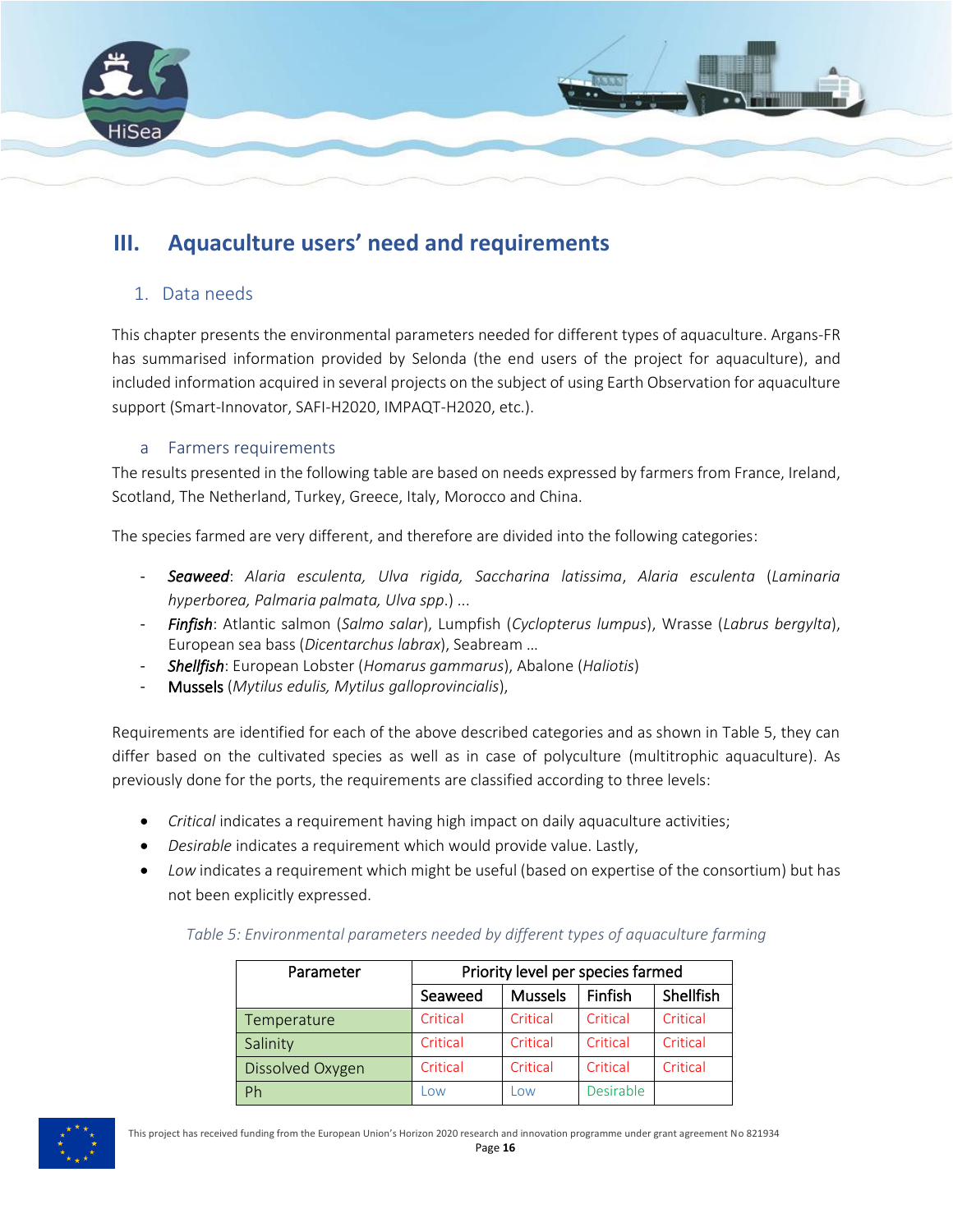



HiSea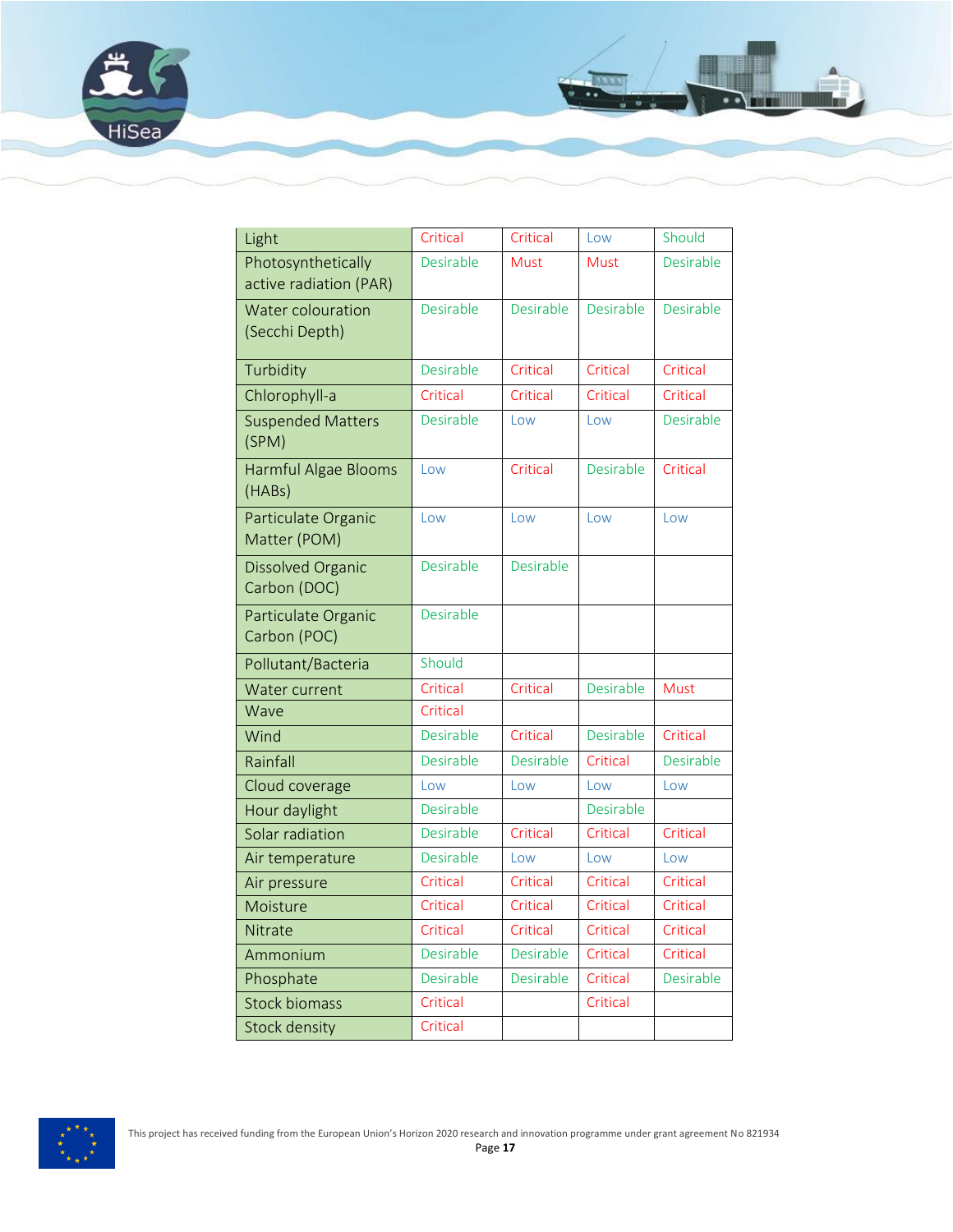

#### b Requirement synthesis

<span id="page-17-0"></span>The analysis of the upper table shows that priority can differ according to the type of farming. However, some parameters have been solicited with high priority by the majority of farmers. Farmers globally need high resolution data, real time and historical data, forecasting and alerts for:

- ➢ oxygen concentration
- ➢ temperature
- ➢ salinity
- $\triangleright$  sea state (waves, etc.)
- $\triangleright$  water quality (turbidity, chlorophyll-a, HABs...)

Oxygen and temperature are indeed two of the main parameters that affect fish, shellfish and seaweed welfare, robustness, growth rate. Optimal water temperatures result in higher fish growth rates and feed intake. The ability of the farmers to adjust the feeding when water temperature levels rise results in improved growth and financial benefits. Also, when the temperature drops it is important to reduce feeding to avoid feed waste and financial loses. Temperature rise, and low oxygen levels are many times linked to fish disease outbreaks.

For shellfish and seaweed, turbidity, chlorophyll-a and nutrients (nitrate and ammonium) concentration are very important for health and growth. Moreover, the monitoring of Harmful Algal bloom is very important to prevent the catastrophic impact (high mortality rate) on fish and shellfish farms.

Meteo-oceanographic parameters such as currents, winds and waves are vital for sea farm production and for the protection of the infrastructure of the farm. Currents, waves and winds can affect oxygen levels that are often more favourable for the fish when currents are stronger. Also, winds and currents determine the timing of harvesting using vessels. Forecasting winds, currents and wave would allow scheduling the harvesting so that the weather conditions would not affect the supply chain.

The following Table 6 classifies and summarises the priority of the parameters needed by farmers.

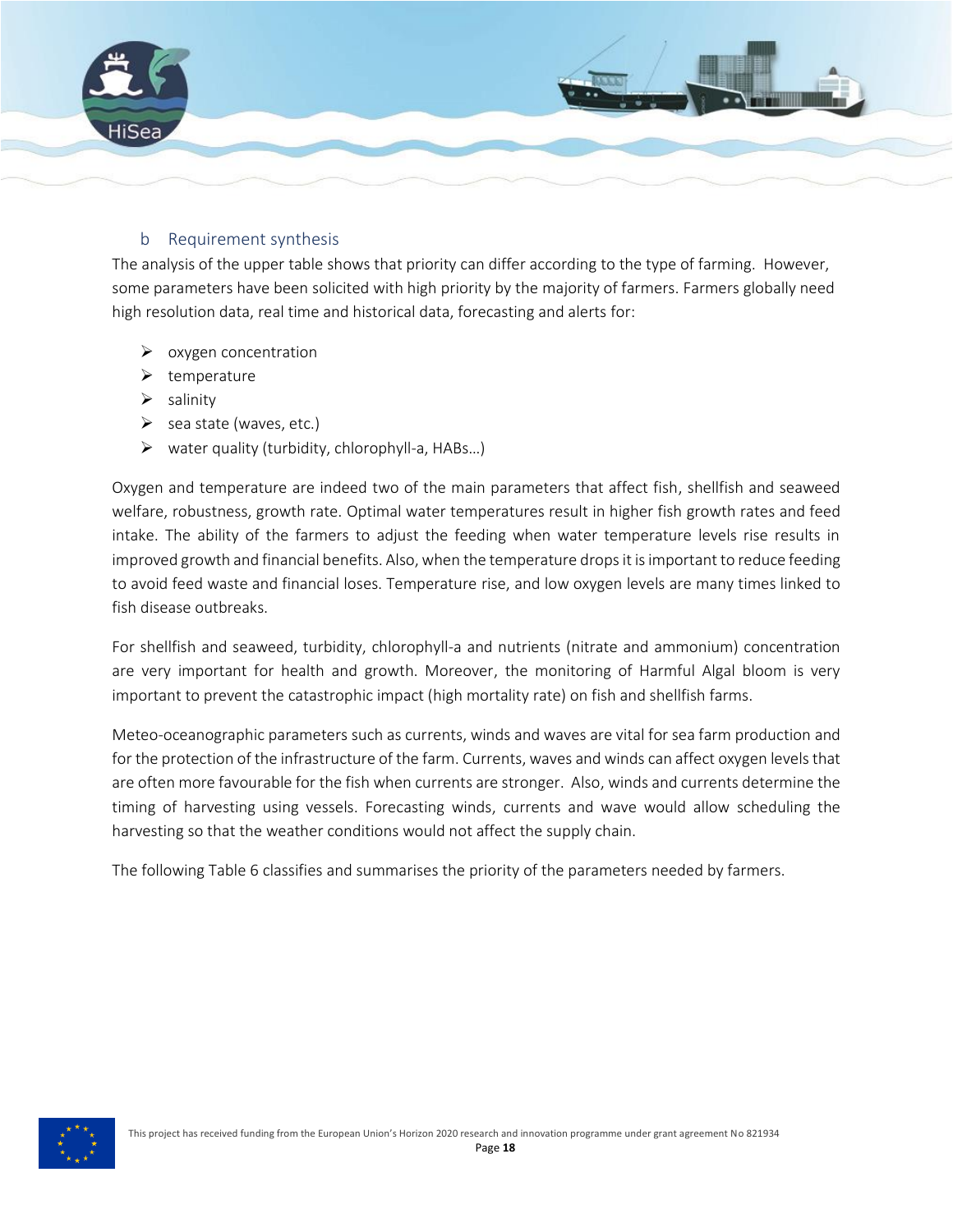

## <span id="page-18-1"></span>Parameters **Parameters** Priority Comments Temperature | High | All Salinity and All High All Dissolved Oxygen **High** Fish/Shellfish farmers Light/PAR/Solar irradiance | High | All\*. Turbidity and the High All Chlorophyll-a **High** All Water current **High High Depend on the type of specie farmed** Nitrate | High | All Ammonium | High | Almost all Wind Wind **High** Depends on the type of species farmed Wave **High** Needed by one farm HABs **High** Finfish and Shellfish Phosphate Medium All Rainfall Medium Depends on the type of specie farmed Air information (pressure,  $T^{\circ}$ ,)  $\blacksquare$  Medium  $\blacksquare$  Depends on the type of species farmed Suspended Matters Medium All

#### *Table 6:Priority by parameter for farmers*

\* the requested parameter is not exactly the same from a farmer to another

Pollution/Bacteria Medium Needed by one farm

Particulate Organic Matter (POM) Low Needed by one farm

Cloud Coverage Medium All

POC/DOC Nedium All

#### <span id="page-18-0"></span>2. Products that could be provided by models and remote sensing for Aquaculture

This chapter presents the "environmental" parameters needed by users that could be provided by models and remote sensing.

Jellyfish observation Medium Depends on the type of specie farmed

pH Medium Depends on the type of species farmed

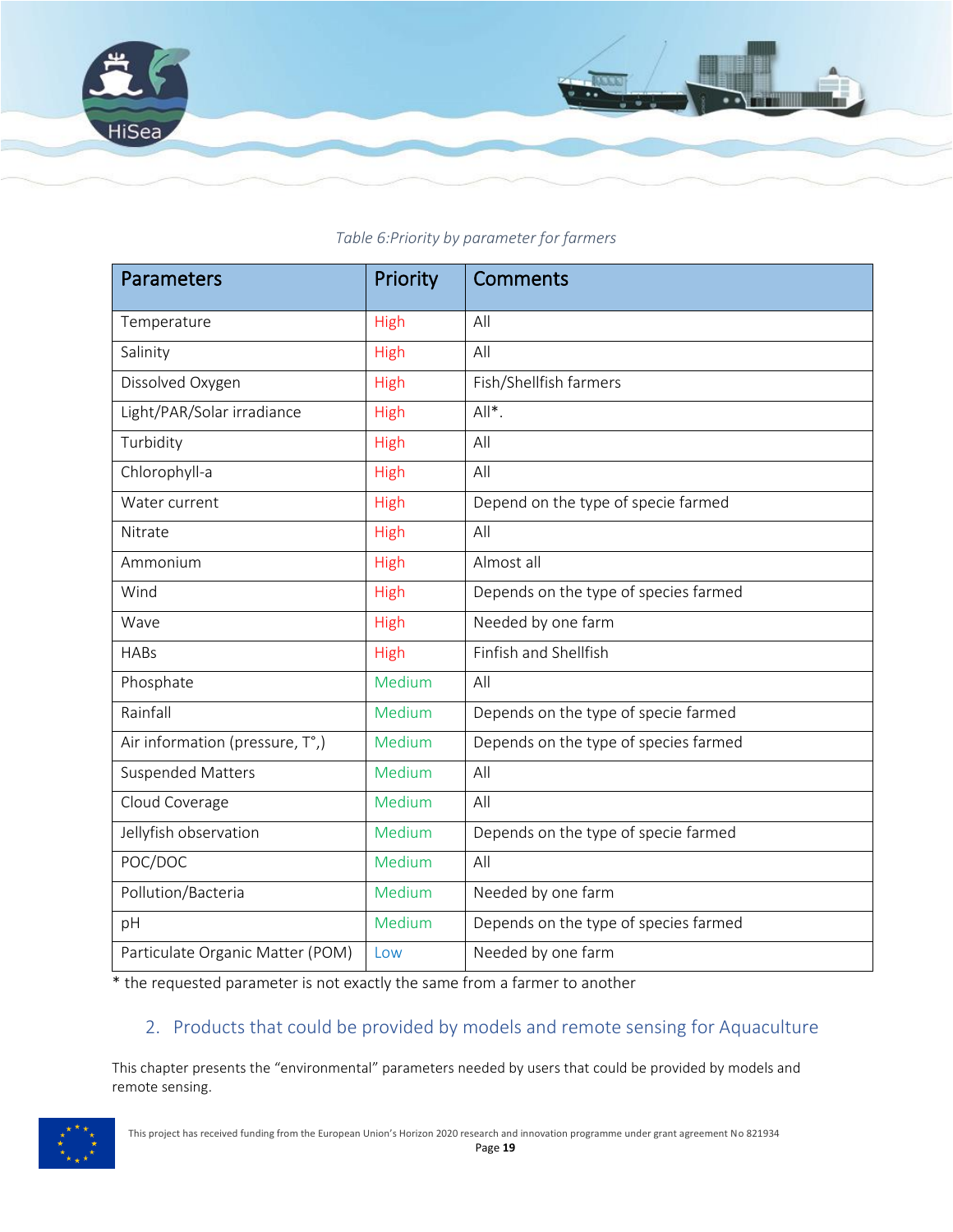

<span id="page-19-0"></span>

| <b>Parameters</b>                    | <b>Products Sources</b>                             |
|--------------------------------------|-----------------------------------------------------|
| Temperature                          | CMEMS model outputs                                 |
|                                      | Remote Sensing Observation                          |
|                                      | Local Model                                         |
| Salinity                             | CMEMS model outputs                                 |
|                                      | Remote Sensing Observation                          |
|                                      | Local Model                                         |
| Dissolved Oxygen                     | CMEMS model outputs                                 |
|                                      | Local Model                                         |
| Light/PAR/Solar irradiance           | Copernicus model outputs                            |
|                                      | Remote Sensing Observation                          |
| Turbidity                            | <b>CMEMS</b> model outputs                          |
|                                      | Remote Sensing Observation                          |
|                                      | Local Model                                         |
| Chlorophyll-a                        | CMEMS model outputs                                 |
|                                      | Remote Sensing Observation                          |
|                                      | Local Model                                         |
| Nitrate                              | CMEMS model outputs                                 |
|                                      | Local Model                                         |
| Ammonium                             | CMEMS model outputs                                 |
|                                      | Local Model                                         |
| Water current                        | CMEMS model outputs                                 |
|                                      | Local Model                                         |
| Wind                                 | <b>CMEMS</b> observation                            |
|                                      | Remote Sensing Observation (ACSAT)                  |
|                                      | Local Model or observation from local station for a |
|                                      | higher resolution                                   |
| Wave                                 | <b>CMEMS</b> model outputs                          |
|                                      | Local Model for a higher resolution                 |
| Air information (pressure, T°, etc.) | Copernicus model outputs (NCEP/GFS or ECMWF)        |
| <b>Suspended Matters</b>             | CMEMS model outputs                                 |
|                                      | Remote Sensing Observation                          |
|                                      | Local Model                                         |
| <b>HABs</b>                          | Remote Sensing Observation                          |
|                                      | Local Model                                         |
| Phosphate                            | CMEMS model outputs                                 |
|                                      | Local Model                                         |
| Rainfall                             | Copernicus Climate Change Service                   |
|                                      | Radar Observation                                   |

*Table 7: Products that could be provided for Aquaculture*



This project has received funding from the European Union's Horizon 2020 research and innovation programme under grant agreement No 821934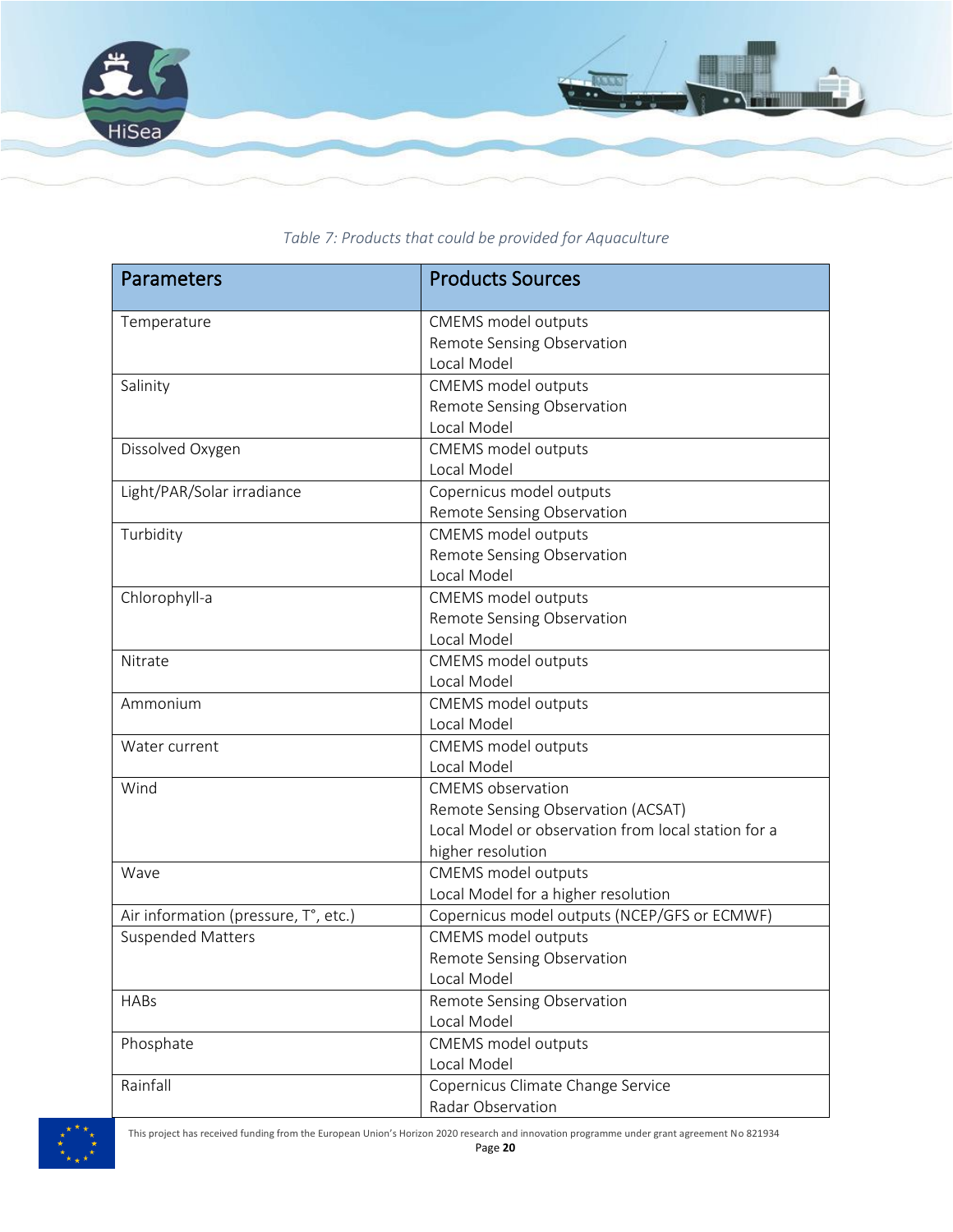

|                       | Local Model or observation from local station for a |  |
|-----------------------|-----------------------------------------------------|--|
|                       | higher resolution                                   |  |
| Cloud Coverage        | Radar Observation                                   |  |
|                       | Remote Sensing Observation                          |  |
| Jellyfish observation | Crowd Sourcing                                      |  |
| POC/DOC               | Remote Sensing Observation                          |  |
| Pollution/Bacteria    | Local Model or observation from local station       |  |
| pH                    | CMEMS model outputs                                 |  |
|                       | Local Model                                         |  |

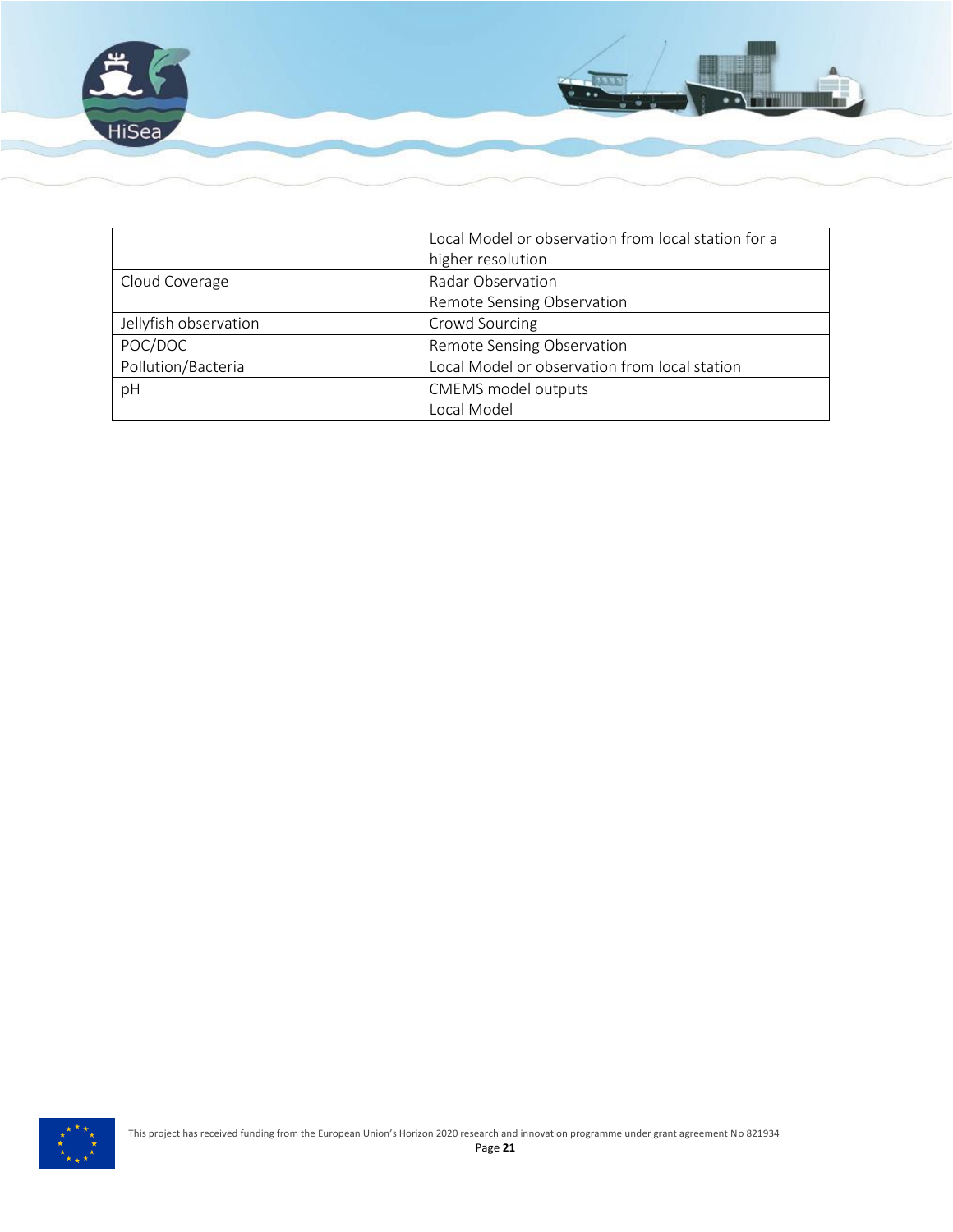

### <span id="page-21-0"></span>3. Services needs

<span id="page-21-1"></span>This chapter presents the services needed in aquaculture based upon results of the analysis of users' requirements as done in Deliverable 3.6: Report on technical requirements for the service platform.

| Service ID | <b>Service Definitions</b>                                                                                                                                                                                                                                                                                                                                                                                                                                                    | Priority |
|------------|-------------------------------------------------------------------------------------------------------------------------------------------------------------------------------------------------------------------------------------------------------------------------------------------------------------------------------------------------------------------------------------------------------------------------------------------------------------------------------|----------|
| S001       | Water and Weather Analytics Service<br>A service to monitor the environmental measurements<br>(chemical, biological and physical) for water quality and<br>allows to set periodical measurements.<br>Phytoplankton (Chlorophyll-a)<br>$\bullet$<br>Oxygen<br>$\bullet$<br>Temperature<br>Turbidity [Suspended sediments]<br>Currents<br>Waves<br>Weather data (wind, rain fall)<br>Nutrients (Ammonium, Nitrate and Phosphorous)<br>$\bullet$<br>Harmful Algal blooms<br>Etc. | High     |
| S002       | Water and Weather Forecast Service (Same as Analytics)<br>A service to forecast the environmental variables<br>(chemical, biological and physical) for water quality, and<br>also triggers alarms for quality losses.<br>Phytoplankton(Chlorophyll-a)<br>$\bullet$<br>Oxygen<br>Temperature<br>Turbidity [Suspended sediments]<br>Currents<br>Waves<br>Weather data                                                                                                           | High     |

#### *Table 8: Services needs by aquaculture*

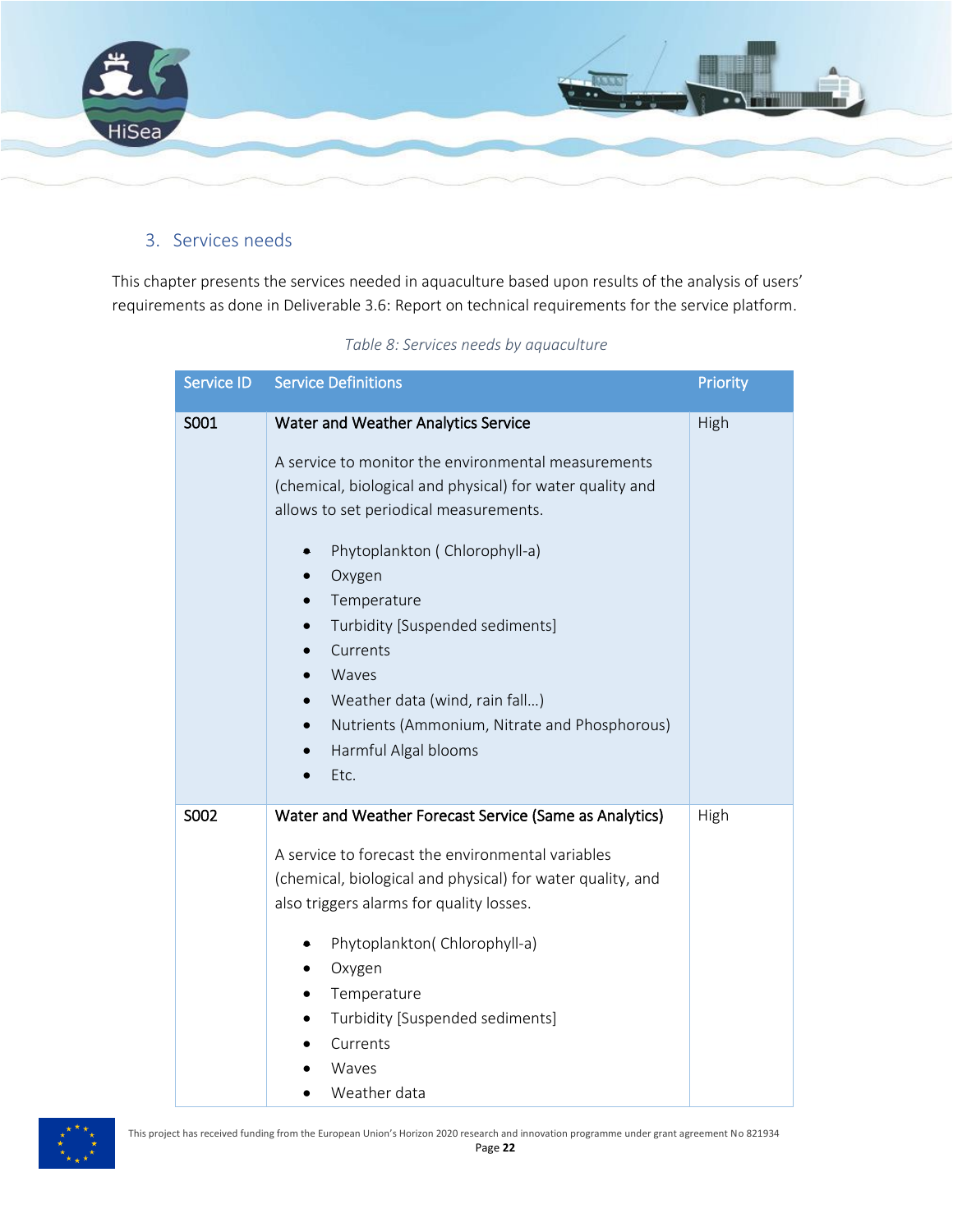

|                   | Nutrients (Ammonium, Phosphorous, and<br>$\bullet$<br>Nitrogen)<br>Harmful Algal blooms<br>Etc.                                                             |      |
|-------------------|-------------------------------------------------------------------------------------------------------------------------------------------------------------|------|
| S003              | <b>Harmful Location Service</b><br>A service to warn users for environmentally harmful<br>locations (Backtracking)                                          | High |
| S <sub>0</sub> 04 | <b>Emergency Control Centre Service</b><br>A service that connects to the Emergency Control Centre<br>for farm managers to get data that is used currently. | Low  |

### <span id="page-22-0"></span>4. Characteristics of the services needed by Aquaculture

This chapter presents the characteristics of the users' specified services that could be provided by HiSea. Those will be refined during the next steps of the project. The operation of fish farms as aquaculture parks that cover very large areas will become obligatory by law in the next years. The licensing of those parks will demand water quality monitoring of more parameters and with higher frequency. HiSea services can provide the aquaculture sector with the required information on an ongoing basis.

Indexes that incorporate biomass, temperature, oxygen, etc. could also be provided by HiSea so that aquaculture companies can use them to assess site capacity. These indexes are required by the sea farmers for sea farm licensing. Water quality monitoring is required not only for sea farms but also for hatcheries that pump water from the sea. Especially because fish larvae are very sensitive to water quality issues.

Attending to user interests and specific needs, the first phase of Service/Tool development and design, must consider the possibility of providing the following: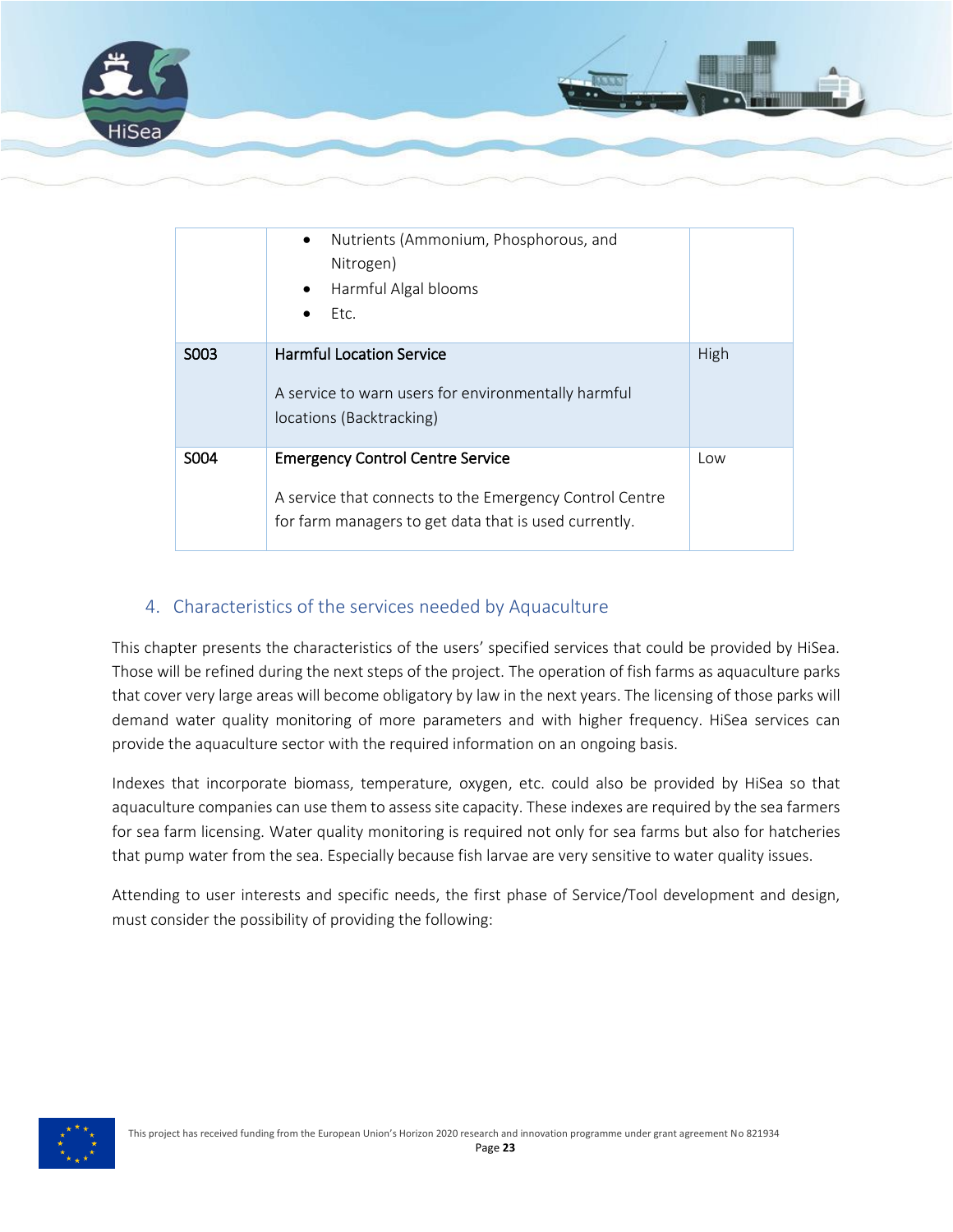

### <span id="page-23-0"></span>**IV. Conclusion**

Ports and aquaculture are two different worlds which have different objectives and needs. However, in term of environmental monitoring and forecasting their requirements converge in several areas.

First, both need "Water quality monitoring and forecast" information at high spatial resolution and at high frequency. The currently available standard model outputs products provided by Copernicus at high frequency (hourly, 3-hourly …) have a resolution which is too low (1 km or more) and can only provide general information of the quality of the water body around the port or the farm. However, model outputs provide interesting information in terms of forecasting and water column composition. For remote sensing, the medium resolution sensors (MODIS, VIIRS, OLCI ...) have a repetitiveness of ~one day at mid latitudes and a spatial resolution from 300 m to 1.2 km. Like Copernicus models, they can provide interesting information around the port or the farm which can help ports managers and farmers to better understand the surrounding events. High resolution satellite images, from Sentinel-2, have a spatial resolution of 10 to 60 m that is suitable to the ports or marine farm extension, but have a low repetitiveness (~5 days). The higher the spatial resolution the lower the repetitiveness or frequency of data collection. Moreover, water quality algorithms are limited in terms of parameters detection (only turbidity, suspended matters and chlorophyll-a) and often need local adjustment. So, the development of local models is critical to obtain high resolution estimation at high frequency. The use of models and satellite imagery in complementary way allows coverage of most parameters needed by port managers and aquaculture famers for water quality monitoring and forecasting.

Weather and sea state monitoring and forecast are also needed by port managers and famers to prevent potential infrastructure damage, storm surge and pollution. Meteorological models and station observations, wind and wave model and observations are currently used in port and farm management. In the framework of HiSea this monitoring and forecasting will cover most of the users' needs.

Both water quality, weather and sea state monitoring and forecasting must trigger alarms based on thresholds and indicators combinations that must be specified in decision trees and displayed on the dashboard to help managers in their decisions and actions.

Oil and floating debris monitoring seem to be more important for ports management than for aquaculture. In that case oil and debris monitoring can be done by satellite detection and trajectory forecast can be done by models. Alerts could be provided on demand in case of propagation risks in or out the port and on the farm location.